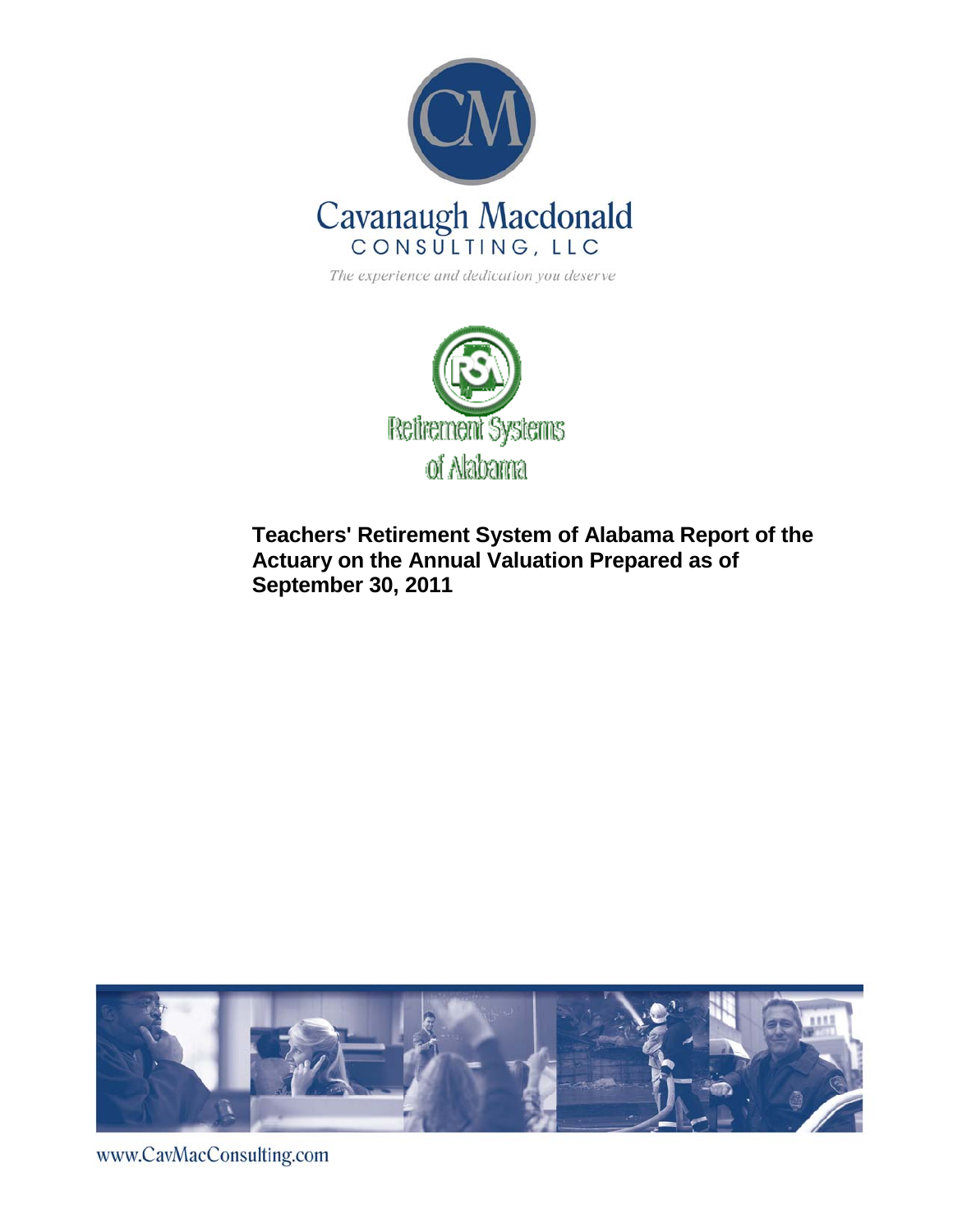

June 11, 2012

Board of Control Teachers' Retirement System of Alabama Montgomery, Alabama

Members of the Board:

In this report are submitted the results of the annual valuation of the assets and liabilities of the Teachers' Retirement System of Alabama, prepared as of September 30, 2011 in accordance with Section 367(15) of the act governing the operation of the System.

The purpose of this report is to provide a summary of the funded status of the System as of September 30, 2011, to recommend rates of State contribution and to provide accounting information under Governmental Accounting Standards Board Statements No. 25 and 27 (GASB 25 and 27). While not verifying the data at source, the actuary performed tests for consistency and reasonability. Since the previous valuation, various assumptions and methods have been revised to reflect the results of the experience investigation for the five-year period ending September 30, 2010. These revised assumptions were adopted by the Board on January 27, 2012. In addition, subsequent to the valuation, the System has been amended to provide a new benefit structure for members hired on or after January 1, 2013. It is anticipated that employer contribution rates will differ for these members.

The promised benefits of the System are included in the actuarially calculated contribution rates which are developed using the Entry Age Normal cost method. Five-year market related value of assets is used for actuarial valuation purposes. Gains and losses are reflected in the unfunded accrued liability that is being amortized by regular annual contributions as a level percentage of payroll, on the assumption that payroll will increase by 3.25% annually. The assumptions recommended by the actuary and adopted by the Board are in the aggregate reasonably related to the experience under the Fund and to reasonable expectations of anticipated experience under the Fund and meet the parameters for the disclosures under GASB 25 and 27.

We have prepared the Schedule of Funding Progress and Trend Information shown in the financial section of the Comprehensive Annual Financial Report, and all supporting schedules including the Schedule of Active Member Valuation Data, the Solvency Test and the Analysis of Financial Experience shown in the actuarial section of the Comprehensive Annual Financial Report.

This is to certify that the independent consulting actuary is a member of the American Academy of Actuaries and has experience in performing valuations for public retirement systems, that the valuation was prepared in accordance with principles of practice prescribed by the Actuarial Standards Board, and that the actuarial calculations were performed by qualified actuaries in accordance with accepted actuarial procedures, based on the current provisions of the retirement system and on actuarial assumptions that are internally consistent and reasonably based on the actual experience of the System.

Offices in Englewood, CO · Kennesaw, GA · Bellevue, NE · Hilton Head Island, SC 3550 Busbee Pkwy, Suite 250, Kennesaw, GA 30144 Phone (678) 388-1700 • Fax (678) 388-1730 www.CavMacConsulting.com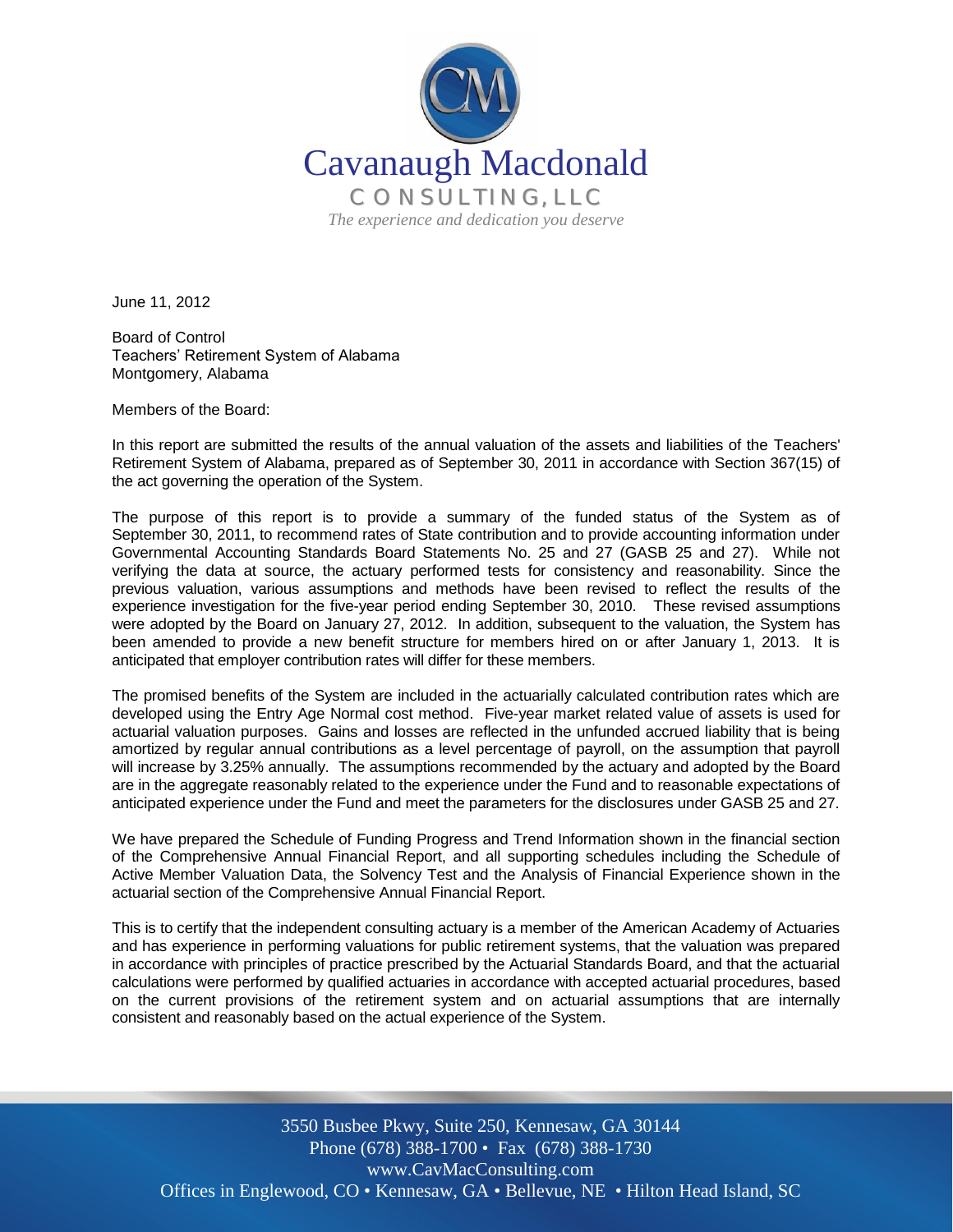

June 11, 2012 Board of Control Page 2

Future actuarial results may differ significantly from the current results presented in this report due to such factors as the following: plan experience differing from that anticipated by the economic or demographic assumptions; changes in economic or demographic assumptions; increases or decreases expected as part of the natural operation of the methodology used for these measurements (such as the end of an amortization period or additional cost or contribution requirements based on the plan's funded status); and changes in plan provisions or applicable law. Since the potential impact of such factors is outside the scope of a normal annual actuarial valuation, an analysis of the range of results is not presented herein.

In our opinion the System is operating on an actuarially sound basis. Assuming that contributions to the System are made by the employer from year to year in the future at the rates recommended on the basis of the successive actuarial valuations, the continued sufficiency of the retirement fund to provide the benefits called for under the System may be safely anticipated.

The Table of Contents, which immediately follows, outlines the material contained in the report.

Respectfully submitted,

Mulike

Edward A. Macdonald, ASA, FCA, MAAA Cathy Turcot **President President Access Principal and Managing Director** Principal and Managing Director

Jonathan T. Craven, ASA, EA, FCA, MAAA Senior Actuary

EAM/mjn

atty Turcot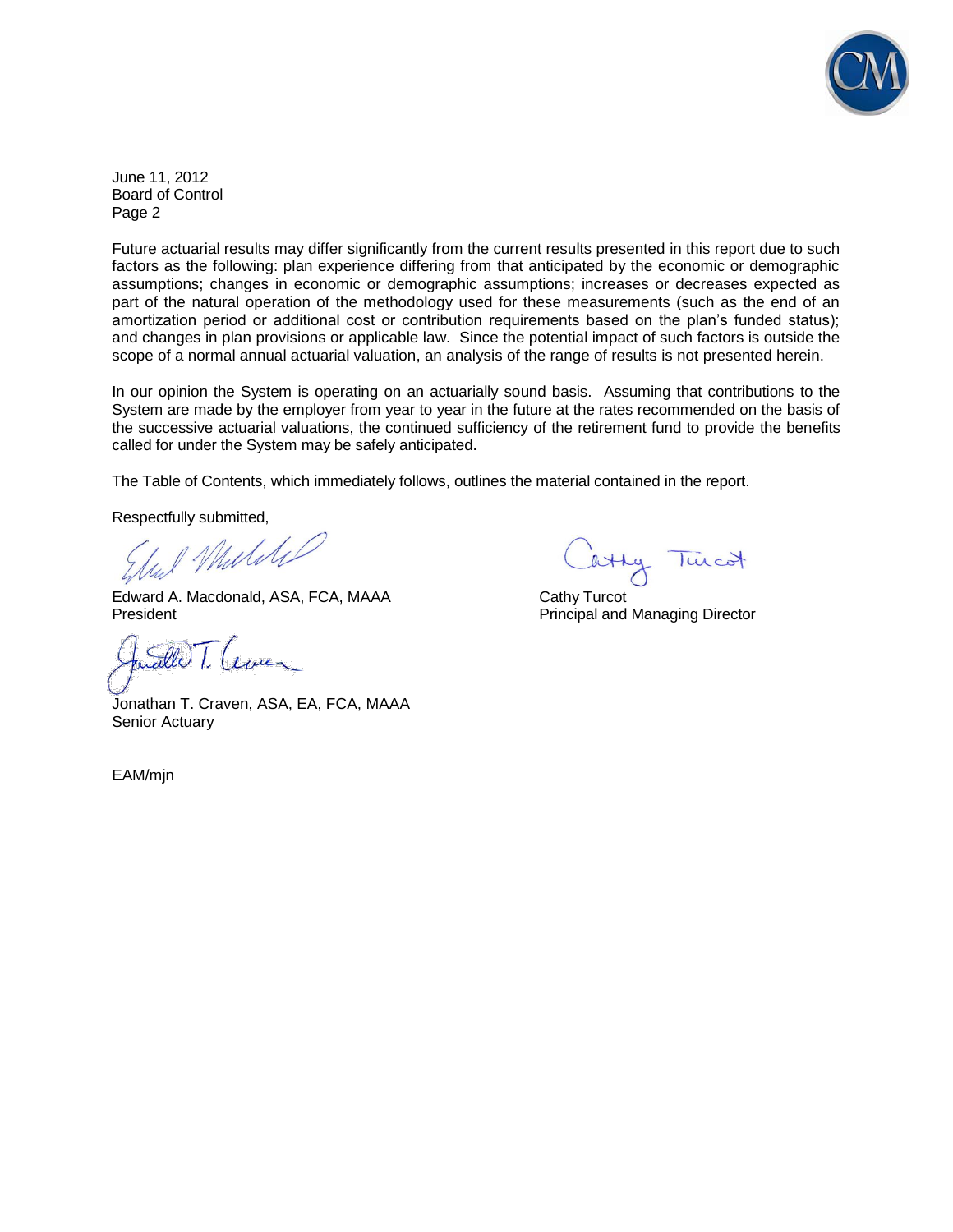

## **TABLE OF CONTENTS**

| <b>Section</b> | Item                                  | Page No.       |
|----------------|---------------------------------------|----------------|
|                | <b>Summary of Principal Results</b>   | 1              |
| Ш              | Membership                            | 3              |
| Ш              | Assets                                | 5              |
| IV             | <b>Comments on Valuation</b>          | 6              |
| V              | Contributions Payable by Employer     | $\overline{7}$ |
| VI             | <b>Annual Actuarial Certification</b> | 9              |
| VII            | Analysis of Financial Experience      | 10             |
| VIII           | Accounting Information                | 11             |

## **Schedule**

| A | <b>Valuation Balance Sheet and Solvency Test</b>                         | 13 |
|---|--------------------------------------------------------------------------|----|
| B | Development of the Actuarial Value of Assets                             | 15 |
| C | Summary of Receipts and Disbursements                                    | 16 |
| D | Outline of Actuarial Assumptions and Methods                             | 17 |
| Е | <b>Actuarial Cost Method</b>                                             | 20 |
| F | Summary of Main Plan Provisions as Interpreted<br>for Valuation Purposes | 21 |
| G | Schedule of Membership Data                                              | 25 |
|   |                                                                          |    |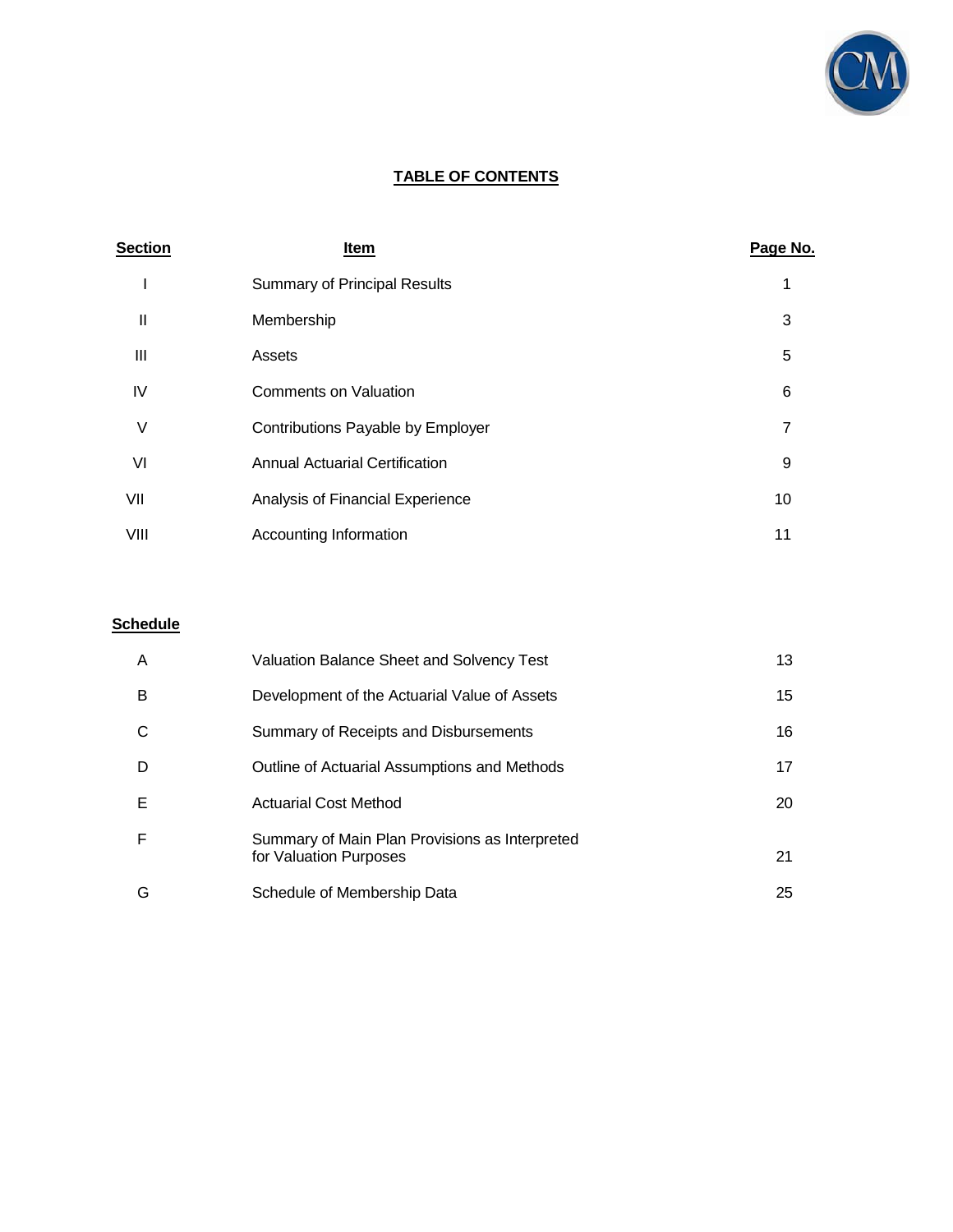

### **TEACHERS' RETIREMENT SYSTEM OF ALABAMA REPORT OF THE ACTUARY ON THE ANNUAL VALUATION PREPARED AS OF SEPTEMBER 30, 2011**

### **SECTION I - SUMMARY OF PRINCIPAL RESULTS**

# 1. For convenience of reference, the principal results of the valuation and a comparison with the preceding year's results are summarized below:

| <b>VALUATION DATE</b>                                                                                                        | <b>September 30, 2011</b>                       | September 30, 2010                              |  |
|------------------------------------------------------------------------------------------------------------------------------|-------------------------------------------------|-------------------------------------------------|--|
| Active members<br>Number<br>Annual compensation*                                                                             | 135,768<br>\$<br>5,807,655,862                  | 136,290<br>\$<br>5,836,902,762                  |  |
| Retired members and beneficiaries<br>Number<br>Annual allowances*                                                            | 74,623<br>\$<br>1,576,005,069                   | 71,691<br>\$<br>1,498,941,290                   |  |
| <b>DROP</b> participants<br>Number<br>Annual compensation*<br>Annual allowances                                              | 5,625<br>\$<br>351,906,404<br>184,242,213       | 5,737<br>\$<br>346,301,313<br>180,489,601       |  |
| Assets<br>Actuarial value<br>Market value                                                                                    | \$<br>19,430,134,593<br>16,597,081,029          | \$<br>20, 132, 778, 571<br>16,888,881,709       |  |
| Unfunded accrued liability<br><b>Funded Ratio</b>                                                                            | \$<br>9,346,181,466<br>67.5%                    | \$<br>8,166,744,391<br>71.1%                    |  |
| <b>CONTRIBUTIONS FOR FISCAL YEAR</b><br><b>ENDING</b>                                                                        | September 30, 2014                              | September 30, 2013**                            |  |
| Employer contribution rate***<br>Normal<br><b>Accrued liability</b><br>Death benefit<br>Term life<br>Administration<br>Total | 2.13%<br>9.22<br>0.10<br>0.05<br>0.21<br>11.71% | 3.94%<br>6.84<br>0.12<br>0.05<br>0.21<br>11.16% |  |
| Amortization period                                                                                                          | 30 years                                        | 30 years                                        |  |

\*Amounts shown do not include any increase in effect after the valuation date.

2. Comments on the valuation results as of September 30, 2011 are given in Section IV and further

discussion of the contribution levels is set out in Section V.

<sup>\*\*</sup>The employer contribution rate has been changed from 11.16% to 10.08% since the previous valuation to reflect the results of the experience investigation for the five-year period ending September 30, 2010.

<sup>\*\*\*</sup>The System has been amended to provide a new benefit structure for members hired on or after January 1, 2013. It is anticipated that employer contribution rates will differ for these members.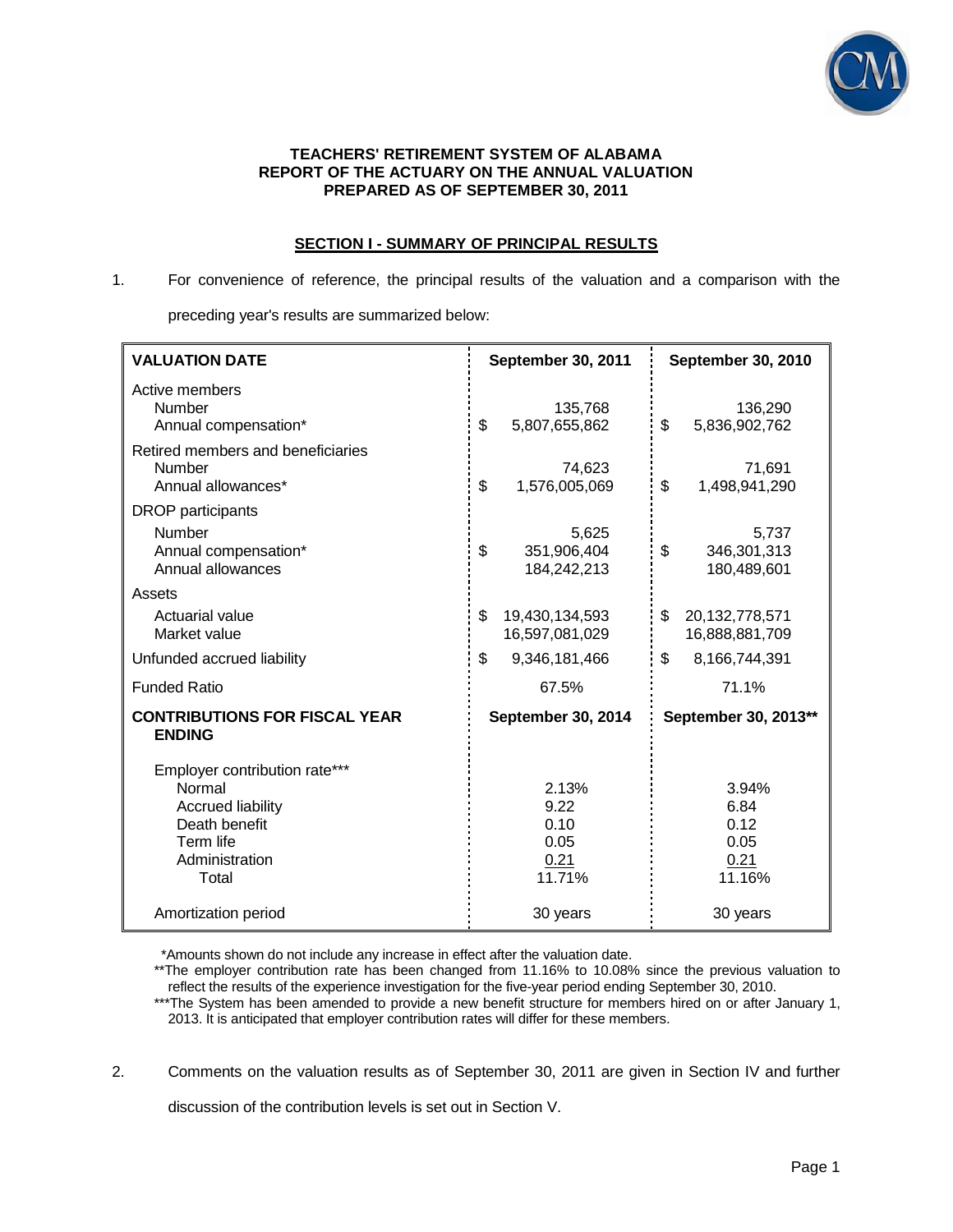

3. Schedule B shows the development of the actuarial value of assets. Schedule D of this report outlines the full set of actuarial assumptions and methods employed in the current valuation. Since the previous valuation various assumptions and methods have been revised to reflect the results of the experience investigation for the five year period ending September 30, 2010. These revised assumptions as summarized in the following table were adopted by the Board on January 27, 2012.

| <b>Summary of Recommended Assumptions</b>                            |                                                                    |  |  |  |  |
|----------------------------------------------------------------------|--------------------------------------------------------------------|--|--|--|--|
| <b>Economic Assumptions</b>                                          |                                                                    |  |  |  |  |
| <b>Price Inflation</b>                                               | Changed from 4.50% to 3.00%.                                       |  |  |  |  |
| <b>Real Rate of Investment</b><br>Return                             | Changed from 3.50% to 5.00%.                                       |  |  |  |  |
| <b>Total Rate of Investment</b><br>Return                            | No change in 8.00% assumption.                                     |  |  |  |  |
| <b>Real Rate of Wage Inflation</b>                                   | Changed from 0.00% to 0.25%.                                       |  |  |  |  |
| <b>Wage Inflation</b><br>Changed from 4.50% to 3.25%.                |                                                                    |  |  |  |  |
| <b>Payroll Growth</b>                                                | Changed from 4.50% to 3.25%.                                       |  |  |  |  |
|                                                                      | <b>Demographic Assumptions</b>                                     |  |  |  |  |
| Withdrawal                                                           | Changed assumed rates.                                             |  |  |  |  |
| <b>Retirement</b>                                                    | Changed assumed rates.                                             |  |  |  |  |
| <b>Mortality</b>                                                     | Changed assumed rates.                                             |  |  |  |  |
| <b>Disability</b>                                                    | Changed assumed rates.                                             |  |  |  |  |
| <b>Merit/Promotion Scale</b>                                         | Changed to a service based salary merit scale increase assumption. |  |  |  |  |
|                                                                      | <b>Other Assumptions and Methods and Administrative Changes</b>    |  |  |  |  |
| <b>Unused Sick Leave</b>                                             | Changed assumption.                                                |  |  |  |  |
| <b>Asset Smoothing</b>                                               | No change in method.                                               |  |  |  |  |
| <b>Pre-retirement Death</b><br>Changed assumption.<br><b>Benefit</b> |                                                                    |  |  |  |  |
| <b>Administrative Expenses</b><br>No change in assumption.           |                                                                    |  |  |  |  |
| <b>Term-Life Insurance</b><br>No change in assumption.               |                                                                    |  |  |  |  |
| Changed assumption.<br><b>Separation from Service</b>                |                                                                    |  |  |  |  |
| <b>All others</b><br>No change to other actuarial methods.           |                                                                    |  |  |  |  |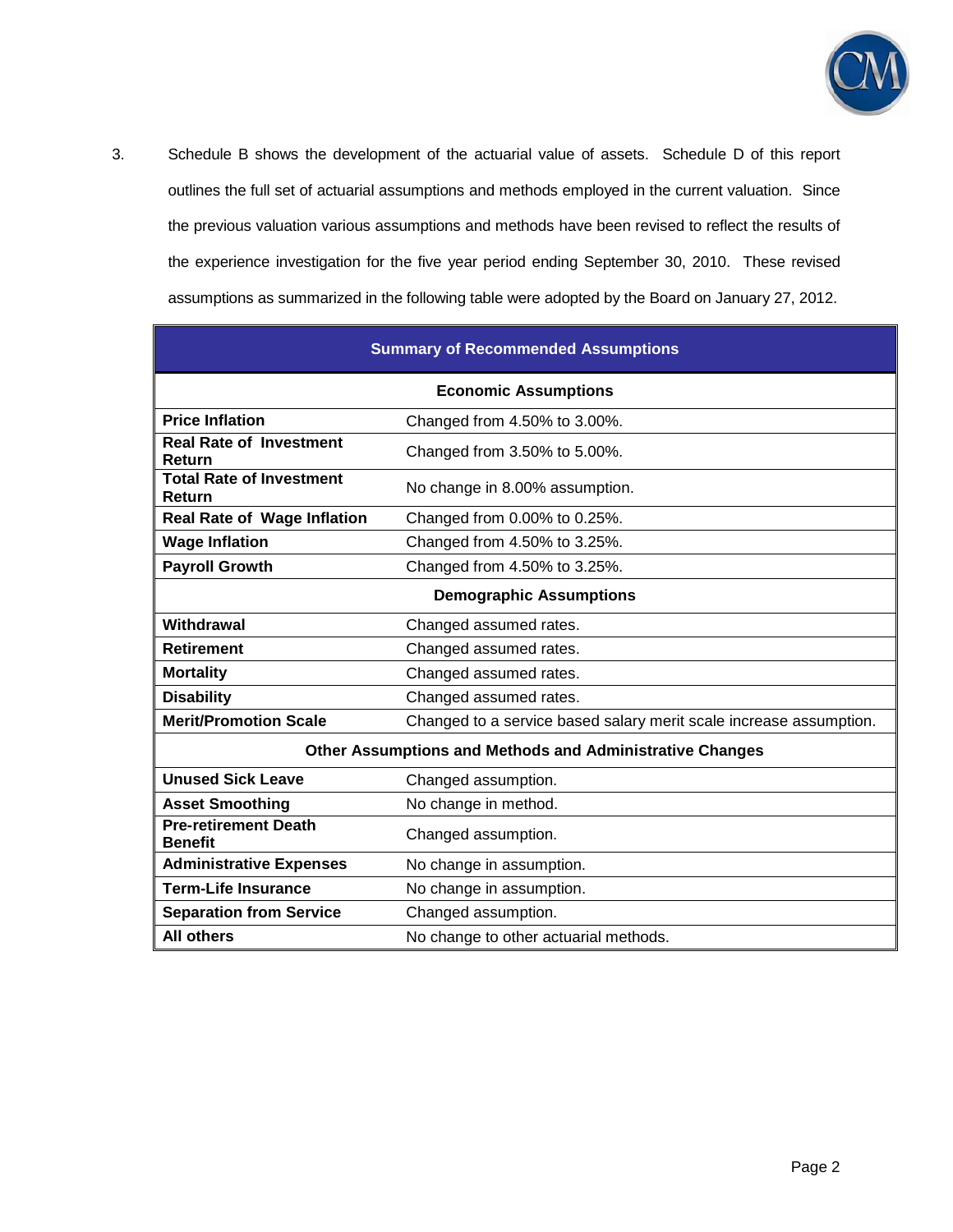

4. Provisions of the System, as summarized in Schedule F, were taken into account in the current valuation. Section VI of this report shows the certification of the liquidation period used to determine the accrued liability contribution rate. Subsequent to the valuation, the System has been amended to provide a new benefit structure for members hired on or after January 1, 2013.

### **SECTION II - MEMBERSHIP**

1. The following table shows the number of active members and their annual compensation as of September 30, 2011 on the basis of which the valuation was prepared.

### **TABLE 1**

#### **THE NUMBER AND ANNUAL COMPENSATION OF ACTIVE MEMBERS AS OF SEPTEMBER 30, 2011**

| <b>GROUP</b> | <b>NUMBER</b> | <b>COMPENSATION*</b> |
|--------------|---------------|----------------------|
| Males        | 36,198        | 1,872,194,634<br>S   |
| Females      | 99,570        | 3,935,461,228        |
| Total        | 135,768       | \$<br>5,807,655,862  |

\*In addition, there are 5,625 members with compensation of \$351,906,404 who are currently participating in the DROP. Employers of the Retirement System contribute on this payroll.

 The table reflects the active membership for whom complete valuation data were submitted. The results of the valuation include an estimated liability for an additional 17,559 inactive members.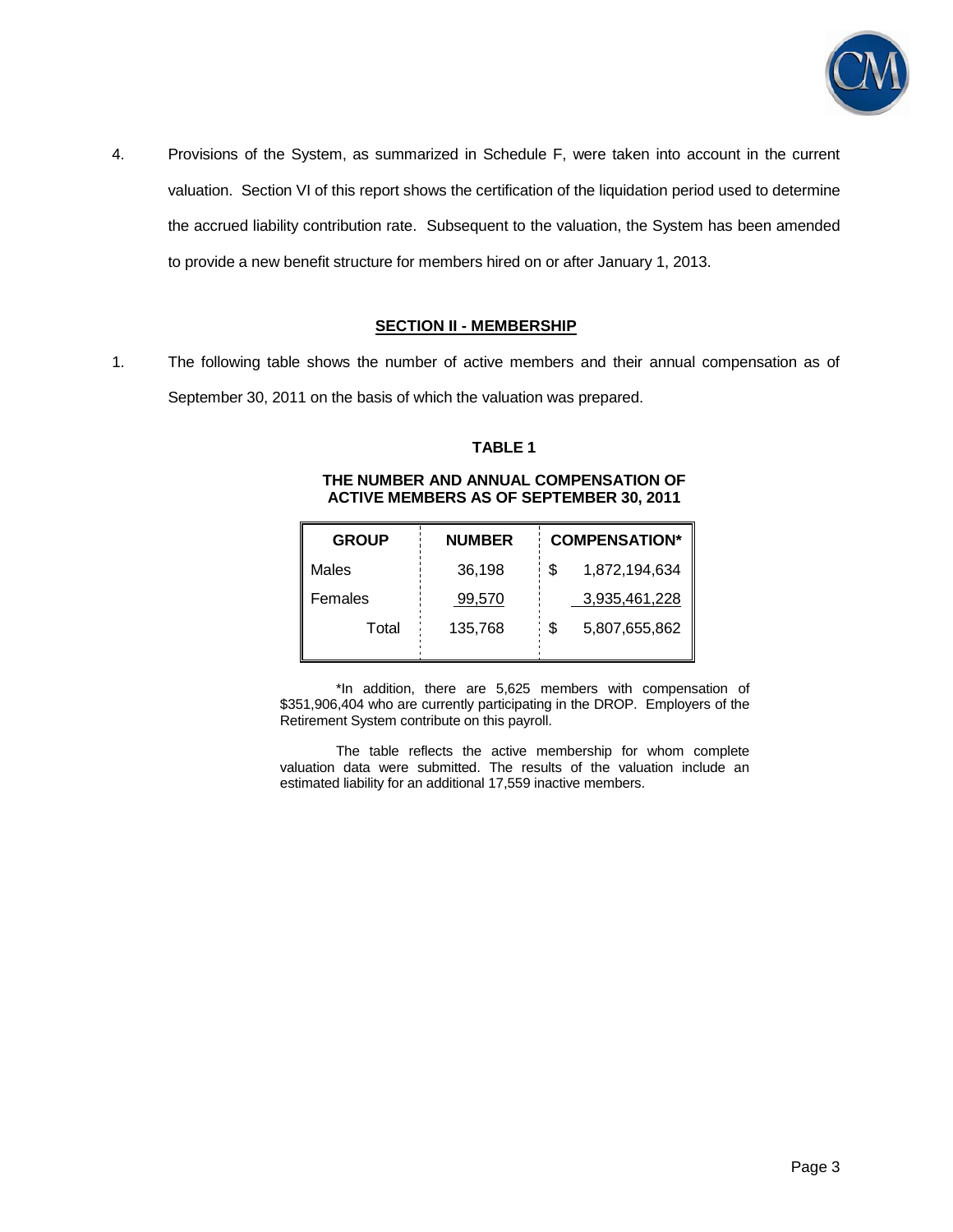

2. The following table shows a six-year history of active member valuation data.

## **TABLE 2**

| Valuation<br>Date      | <b>Number</b> | Annual<br><b>Payroll</b> | Annual<br><b>Average Pay</b> | % Increase in<br><b>Average Pay</b> |
|------------------------|---------------|--------------------------|------------------------------|-------------------------------------|
| 9/30/2011 <sup>1</sup> | 135,768       | 5,807,655,862            | \$<br>42.776                 | (0.12)%                             |
| $9/30/2010^2$          | 136,290       | 5,836,902,762            | 42.827                       | (0.01)                              |
| $9/30/2009^3$          | 137,935       | 5,908,098,156            | 42,832                       | 1.55                                |
| 9/30/2008 <sup>4</sup> | 141,528       | 5,969,302,850            | 42.178                       | 6.55                                |
| $9/30/2007^5$          | 141,217       | 5,589,726,297            | 39,583                       | 7.41                                |
| 9/30/2006              | 138,613       | 5,108,187,755            | 36,852                       | 5.20                                |

### **SCHEDULE OF ACTIVE MEMBER VALUATION DATA**

 $1$ In addition, there are 5,625 employees with annual compensation of \$351,906,404 who are currently participating in the DROP program. Employers of the Retirement System contribute on this payroll.

2IN addition, there are 5,737 employees with annual compensation of \$346,301,313 who are currently participating in the DROP program. Employers of the Retirement System contribute on this payroll.

<sup>3</sup>In addition, there are 5,340 employees with annual compensation of \$328,823,442 who are currently participating in the DROP program. Employers of the Retirement System contribute on this payroll.

<sup>4</sup>In addition, there are 5,169 employees with annual compensation of \$325,038,414 who are currently participating in the DROP program. Employers of the Retirement System contribute on this payroll.

<sup>5</sup> In addition, there are 5,071 employees with annual compensation of \$308,045,402 who are currently participating in the DROP program. Employers of the Retirement System contribute on this payroll.

 $6$  In addition, there are 5,375 employees with annual compensation of \$350,255,378 who are currently participating in the DROP program. Employers of the Retirement System contribute on this payroll.

3. The following table shows the number and annual retirement allowances payable to retired

members and their beneficiaries on the roll of the Retirement System as of the valuation date.

### **TABLE 3**

### **THE NUMBER AND ANNUAL RETIREMENT ALLOWANCES OF RETIRED MEMBERS AND BENEFICIARIES ON THE ROLL AS OF SEPTEMBER 30, 2011**

| <b>GROUP</b>                      | <b>NUMBER</b> | <b>ANNUAL</b><br><b>RETIREMENT</b><br><b>ALLOWANCES</b> |
|-----------------------------------|---------------|---------------------------------------------------------|
| <b>Service Retirements</b>        | 66,067        | \$1,471,129,446                                         |
| <b>Disability Retirements</b>     | 4,710         | 51,826,249                                              |
| Beneficiaries of Deceased Members | 3,846         | 53,049,374                                              |
| <b>DROP Participants</b>          | 5,625         | 184,242,213                                             |
| Total                             | 80,248        | \$1,760,247,282                                         |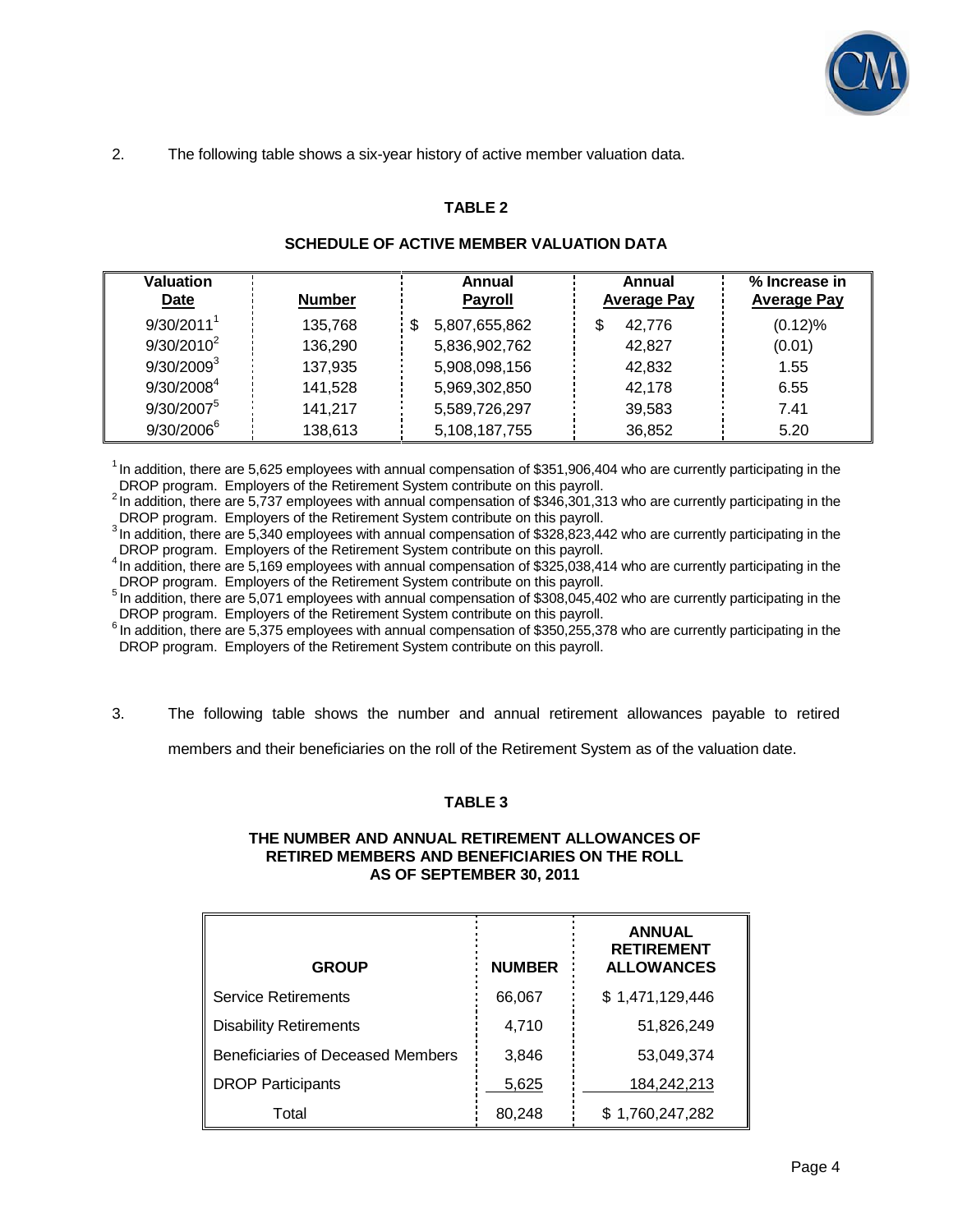

4. Schedule G shows the distribution by age and service of the number and average annual compensation of active members included in the valuation and a distribution by age of the number and benefits of retired members and beneficiaries included in the valuation.

### **SECTION III - ASSETS**

1. The current retirement law provides for the maintenance of four funds for the purpose of recording

the fiscal transactions of the System, namely, the Annuity Savings Fund, the Pension Accumulation

Fund, the Pre-Retirement Death Benefit Fund, and the Deferred Retirement Option Plan Fund.

(a) Annuity Savings Fund

 The Annuity Savings Fund is the fund to which are credited all contributions made by members together with regular interest thereon. When a member retires or when a survivor allowance becomes payable the amount of the member's accumulated contributions are transferred from the Annuity Savings Fund to the Pension Accumulation Fund. The market value of assets credited to the Annuity Savings Fund on September 30, 2011, which represent the accumulated contributions of active members to that date, including interest, amounted to \$3,620,300,998.

(b) Pension Accumulation Fund

 The Pension Accumulation Fund is the fund to which are credited all contributions made by the employer, except those contributions made to the Pre-Retirement Death Benefit Fund which was created October 1, 1983. When a member retires or when a survivor allowance becomes payable, the pension is paid from this fund. In addition, the amount of the member's accumulated contributions is transferred from the Annuity Savings Fund to the Pension Accumulation Fund and the annuity is paid from this fund. On September 30, 2011 the market value of assets credited to this fund amounted to \$12,202,376,712.

(c) DROP Fund

 The DROP Fund is the fund to which are credited deferred retirement benefits on behalf of members who elect to participate in the DROP, together with regular interest thereon. In addition, member contributions while participating in the DROP, together with regular interest therein, are credited to the Fund. At the end of the DROP deferral period, the member receives the amount of the deferred retirement benefits and contributions plus interest in the member's DROP account. On September 30, 2011, the market value of assets credited to this Fund amounted to \$774,403,319.

(d) Pre-Retirement Death Benefit Fund

 The Pre-Retirement Death Benefit Fund is the fund to which are credited contributions made by the employer for the special pre-retirement death benefit which became effective October 1, 1983. On September 30, 2011, the market value of assets credited to this fund amounted to \$28,538,444. These assets are not included in the valuation and the liabilities associated with these death benefits are not included in the valuation.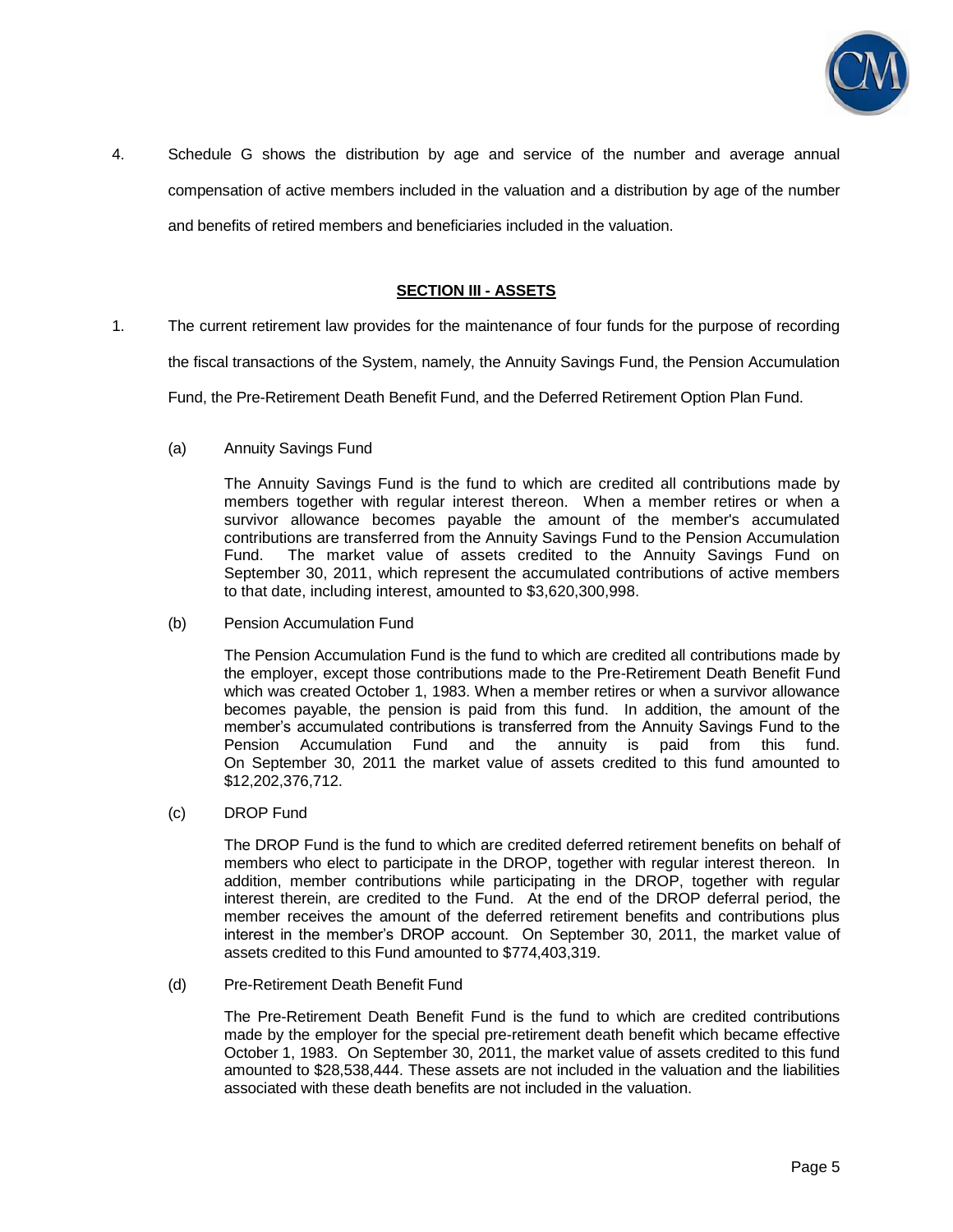

2. As of September 30, 2011 the total market value of assets reported exclusive of the Pre-Retirement

Death Benefit Fund amounted to \$16,597,081,029 as shown in the following table.

### **TABLE 4**

### **MARKET VALUE OF ASSETS BY FUND AS OF SEPTEMBER 30, 2011**

| <b>FUND</b>                                                           | <b>MARKET VALUE OF ASSETS</b>                  |
|-----------------------------------------------------------------------|------------------------------------------------|
| <b>Annuity Savings Fund</b><br>Pension Accumulation Fund<br>DROP Fund | 3,620,300,998<br>12,202,376,712<br>774,403,319 |
| Total Market Value of Assets                                          | 16,597,081,029                                 |

- 3. The five-year market related actuarial value of assets as of September 30, 2011 was \$19,430,134,593. Schedule B shows the development of the actuarial value of assets as of September 30, 2011.
- 4. Schedule C shows the receipts and disbursements of the System for the year preceding the valuation date and a reconciliation of the fund balances at market value.

### **SECTION IV - COMMENTS ON VALUATION**

- 1. Schedule A of this report contains the valuation balance sheet which shows the present and prospective assets and liabilities of the System as of September 30, 2011.
- 2. The valuation balance sheet shows that the System has total prospective liabilities of \$33,221,307,385. Of this amount, \$17,245,087,538 is for the prospective benefits payable on account of present retired members, beneficiaries of deceased members, and DROP participants, \$459,379,439 is for the prospective benefits payable on account of present inactive members and \$15,516,840,408 is for the prospective benefits payable on account of present active members. Against these liabilities, the System has total actuarial value of assets, exclusive of the Pre-Retirement Death Benefit Fund, of \$19,430,134,593 as of September 30, 2011. The difference of \$13,791,172,792 between the total liabilities and the total actuarial value of assets represents the present value of contributions to be made in the future. Of this amount, \$3,442,343,637 is the present value of future contributions expected to be made by members to the Annuity Savings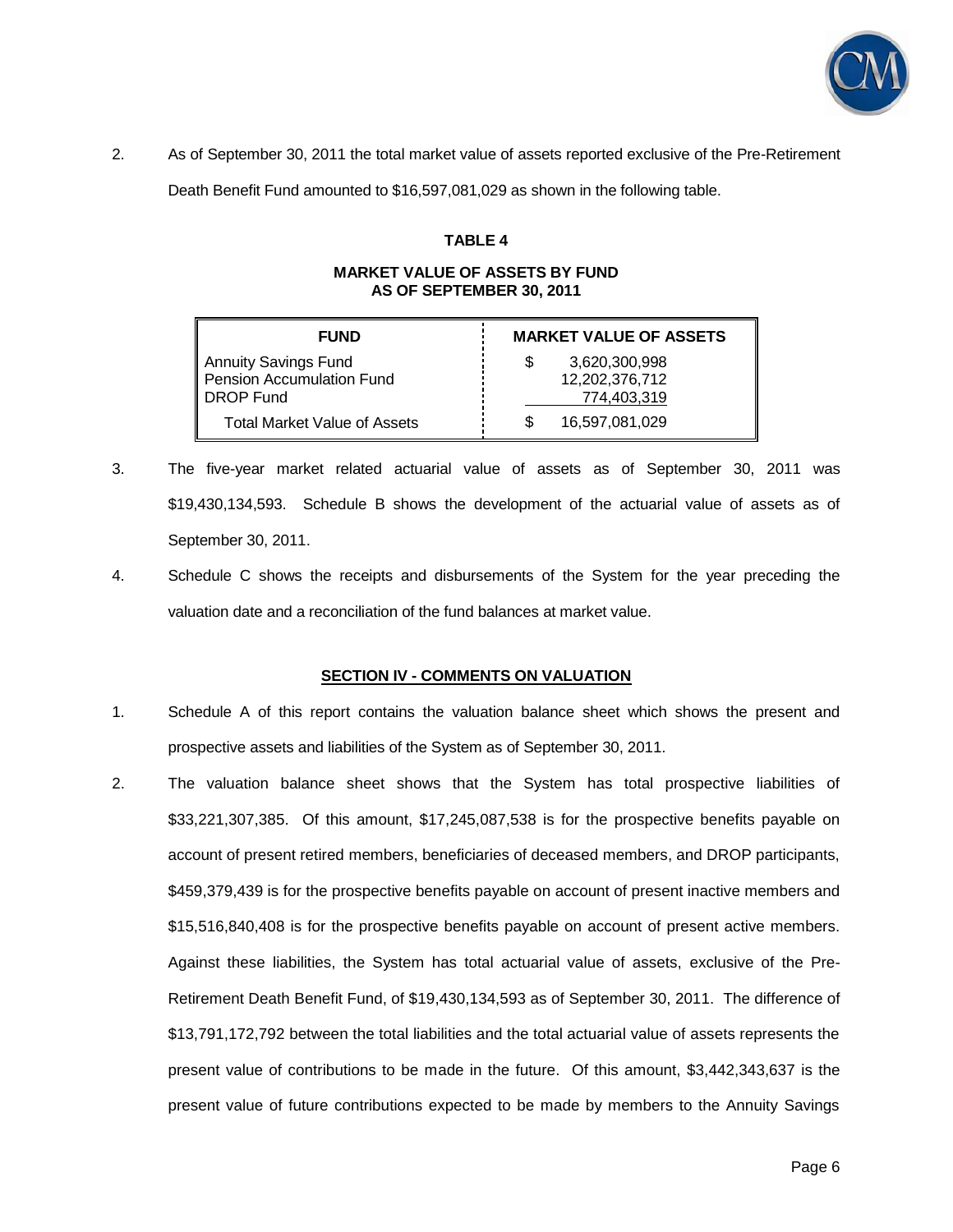

Fund, and the balance of \$10,348,829,155 represents the present value of future contributions payable by the employer.

- 3. The employer's regular contributions to the System consist of normal contributions and accrued liability contributions. The valuation indicates that employer normal contributions at the rate of 2.13% of payroll are required to provide the benefits of the System.
- 4. Prospective normal contributions at the rate of 2.13% have a present value of \$1,002,647,689. When this amount is subtracted from \$10,348,829,155 which is the present value of the total future contributions to be made by the employer, there remains \$9,346,181,466 as the amount of future accrued liability contributions. Accrued liability contributions of 9.22% of payroll are to be made toward amortizing the unfunded accrued liability. Annual accrued liability contributions at the rate of 9.22% of payroll will amortize the unfunded accrued liability within 30 years from the valuation date on the assumption that the aggregate amount of accrued liability contribution will increase by 3.25% each year. However, if the amortization period continues to be set at 30 years each year, the unfunded accrued liability will never be fully amortized.
- 5. A contribution of 0.10% is required to meet the cost of the pre-retirement death benefit program this year. The assets and liabilities of this program are not included in the valuation. A contribution of 0.05% is required to meet the cost of group term-life insurance premiums. The assets and liabilities of this program are not included in the valuation.
- 6. An additional contribution of 0.21% of payroll is required to cover the expenses of administering the System.

### **SECTION V - CONTRIBUTIONS PAYABLE BY EMPLOYER**

- 1. The retirement law provides that the employer contributions are to be paid from the same source from which employees' salaries are paid.
- 2. On the basis of the actuarial valuation prepared as of September 30, 2011 it is recommended that the employer make contributions at the following rates beginning October 1, 2013: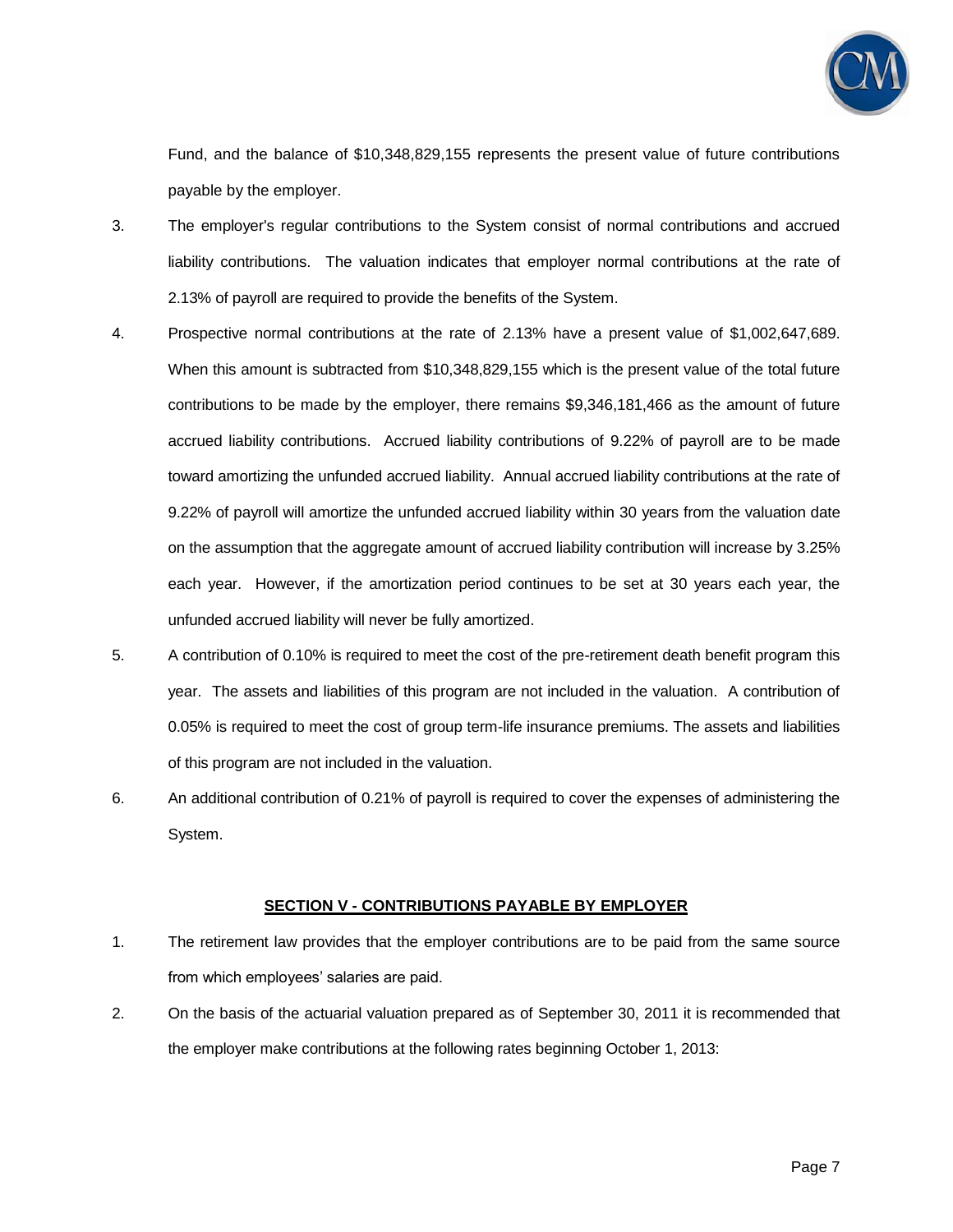

### **TABLE 5**

### **EMPLOYER CONTRIBUTION RATES AS A PERCENTAGE OF MEMBERS' COMPENSATION\***

| <b>EMPLOYER</b><br><b>CONTRIBUTION</b> | <b>FISCAL YEAR ENDING</b><br><b>SEPTEMBER 30, 2014</b> |
|----------------------------------------|--------------------------------------------------------|
| Normal                                 | 2.13%                                                  |
| <b>Accrued Liability</b>               | 9.22                                                   |
| Death Benefit                          | 0.10                                                   |
| Term-Life                              | 0.05                                                   |
| Administration                         | 0.21                                                   |
| Total                                  | 11.71%                                                 |

\*The System has been amended to provide a new benefit structure for members hired on or after January 1, 2013. It is anticipated that employer contribution rates differ for these members.

3. Contributions at the above rates of payroll are also recommended for payment by the Alabama High School Athletic Association. The following table shows the rates to be paid by special units of the System in addition to the rates shown above and the fiscal year through which these additional rates are required to be paid. These additional rates were determined based on the liabilities for the prior service of members at the time the unit joined the System, amortized over a fixed number of years.

### **TABLE 6**

#### **UNIT ADDITIONAL EMPLOYER RATE THROUGH FISCAL YEAR ENDING SEPTEMBER 30** Alabama State Employees Association 2.66% 2015 Developing Alabama Youth Foundation 2.74 2.74 2017 Alabama Congress of Parents and Teachers 2.15 2020 Central Alabama Opportunities Industrialization Center  $\frac{1}{1}$  5.07  $\frac{1}{2}$  2020

### **ADDITIONAL RATES REQUIRED FOR SPECIAL UNITS OF THE SYSTEM**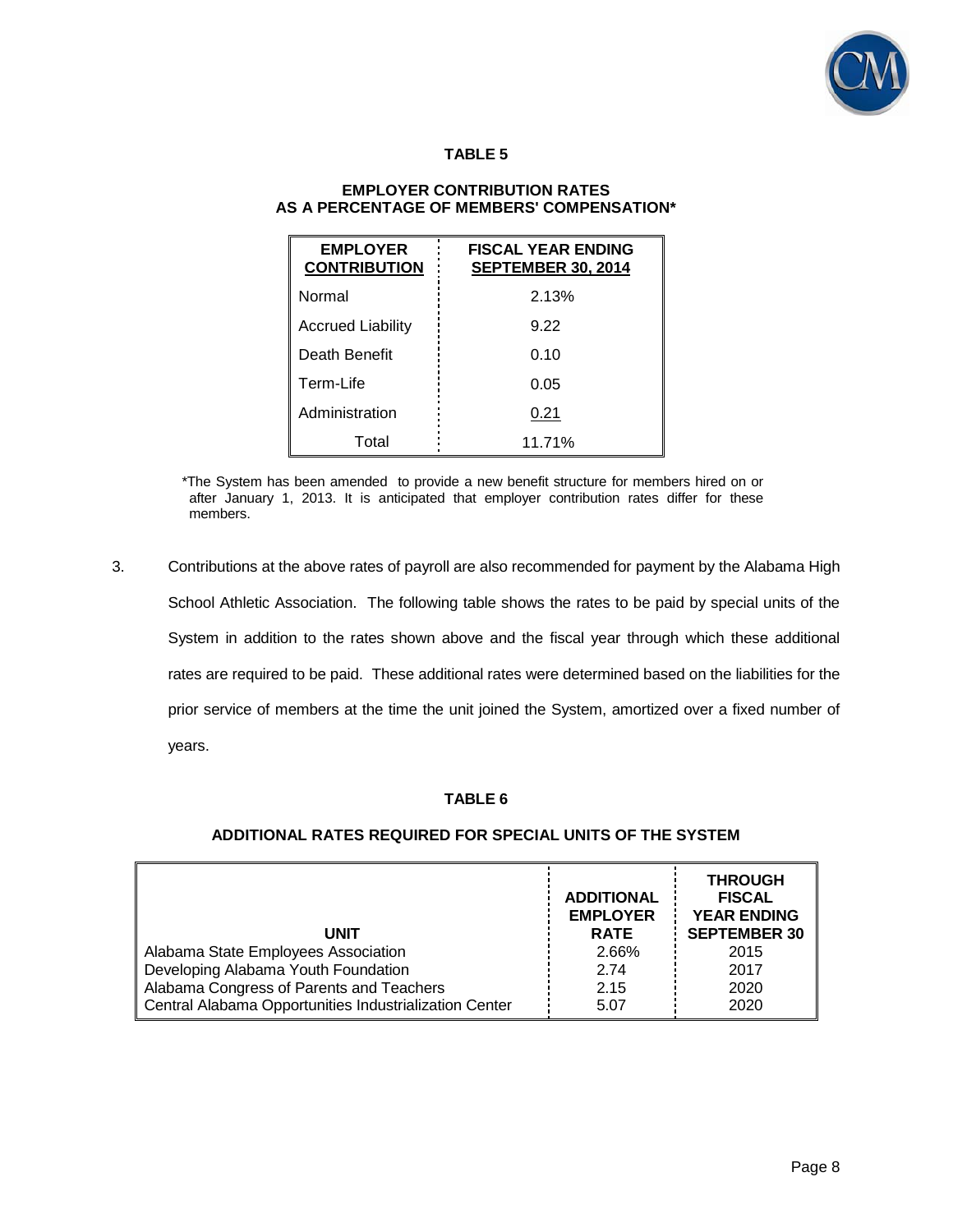

## **SECTION VI – ANNUAL ACTUARIAL CERTIFICATION**

The following is the annual actuarial certification to the Teachers' Retirement System of Alabama required by Act 2000-732.

1. We hereby certify that there has been no change since the previous valuation in the liquidation period of 30 years used to determine the accrued liability contribution rate of 9.22% as part of the total rate of 11.71% to be paid by employers to the Teachers' Retirement System of Alabama.

**Signed** 

Edward A. Macdonald, ASA, FCA, MAAA President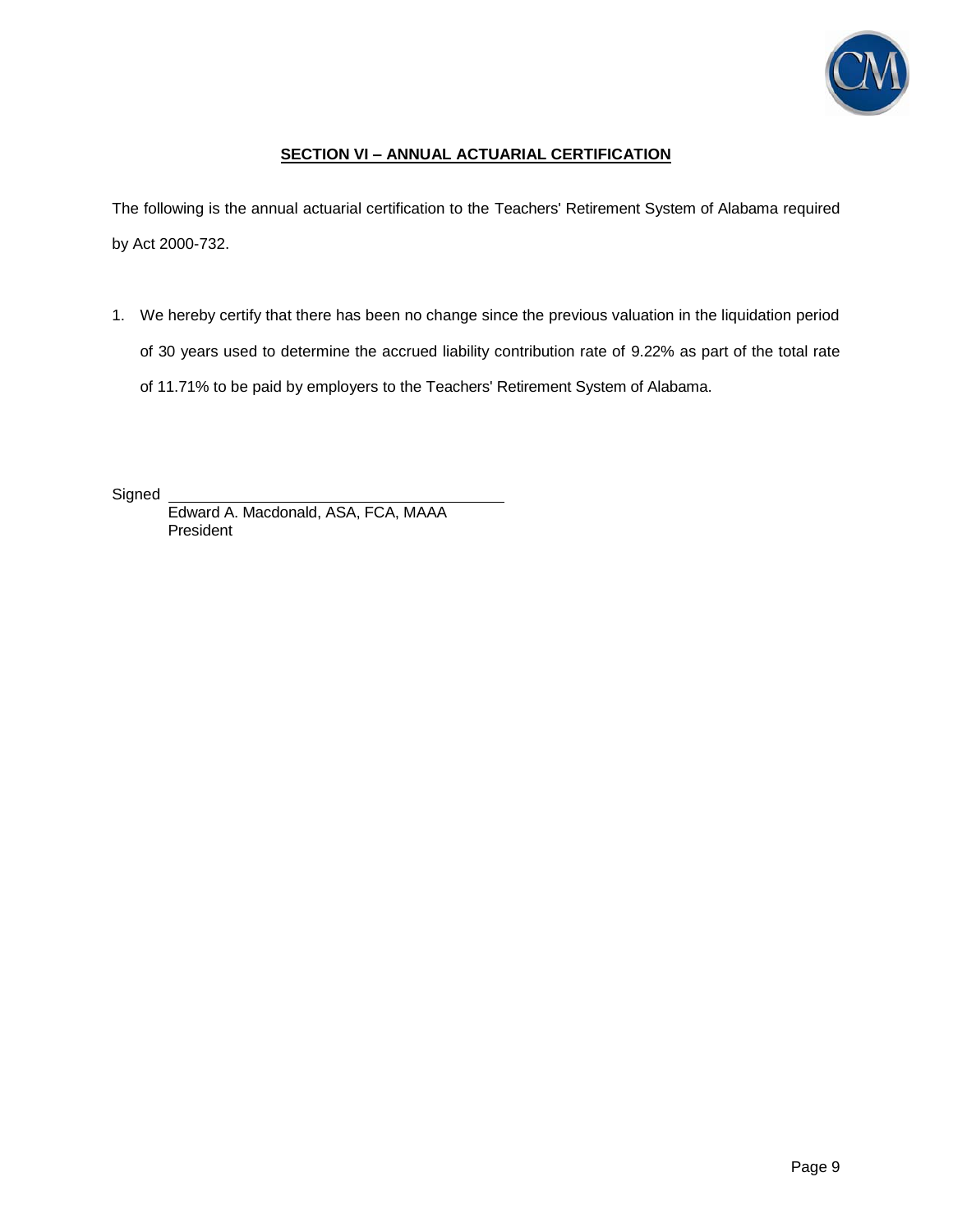

### **SECTION VII – ANALYSIS OF FINANCIAL EXPERIENCE**

The following table shows the estimated gain or loss from various factors that resulted in an increase of \$1,179,437,075 in the unfunded accrued liability from \$8,166,744,391 to \$9,346,181,466 during the year ending September 30, 2011. The most significant item contributing to the increase of \$1.2 billion in the unfunded accrued liability was a \$1.6 billion loss due to a less than expected investment return on the actuarial value of assets. The results also show a gain of \$0.5 billion due to salary increases that were less than anticipated. In addition, there was a decrease of \$0.4 billion due to the changes in assumptions adopted by the Board based on the experience investigation prepared as of September 30, 2010.

| <b>ITEM</b>                                                                                                                                                                                                                   | <b>AMOUNT OF</b><br><b>INCREASE/</b><br>(DECREASE)                                    |
|-------------------------------------------------------------------------------------------------------------------------------------------------------------------------------------------------------------------------------|---------------------------------------------------------------------------------------|
| Interest (8.00%) added to previous unfunded accrued liability<br>Accrued liability contribution*                                                                                                                              | \$<br>653.3<br>(420.1)                                                                |
| Experience:<br>Valuation asset growth<br>Pensioners' mortality<br>Turnover and retirements<br>New entrants<br>Salary increases<br>Method changes<br>Amendments<br>Assumption changes<br>Data changes<br>Miscellaneous changes | 1,643.7<br>40.8<br>196.7<br>33.7<br>(546.9)<br>0.0<br>0.0<br>(379.6)<br>2.5<br>(44.7) |
| Total                                                                                                                                                                                                                         | \$<br>1,179.4                                                                         |

**ANALYSIS OF FINANCIAL EXPERIENCE**

(in millions of dollars)

\*Equal to the total contributions made to the System less the normal cost for the year adjusted for interest to September 30, 2011 ((\$1,079,140,000 x 1.04) – (\$650,227,000 x 1.08)).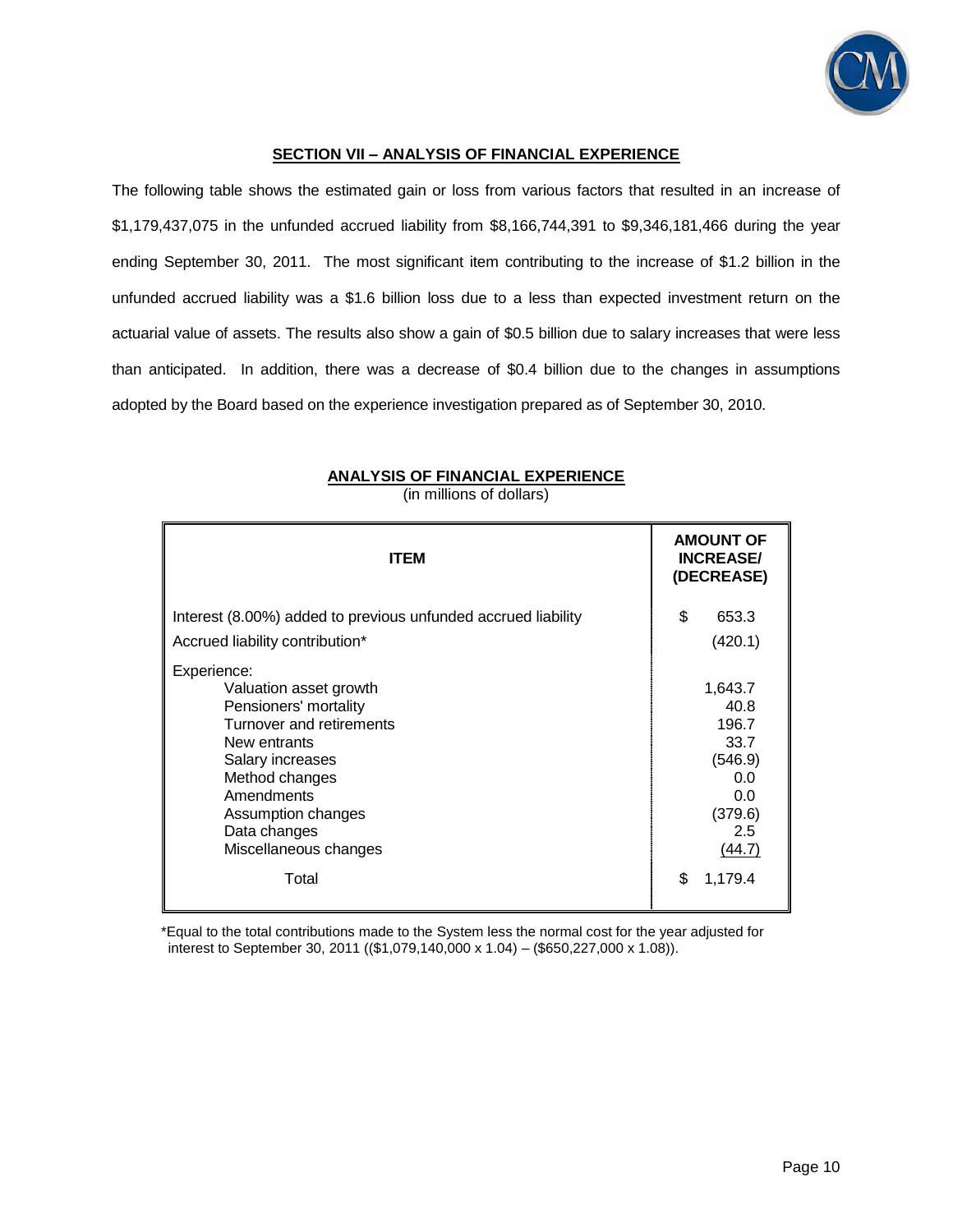

## **SECTION VIII - ACCOUNTING INFORMATION**

1. Governmental Accounting Standards Board Statements 25 and 27 set forth certain items of required supplementary information to be disclosed in the financial statements of the System and the employer. One such item is a distribution of the number of employees by type of membership, as follows:

| <b>GROUP</b>                                                                | <b>NUMBER</b> |
|-----------------------------------------------------------------------------|---------------|
| Retirees and beneficiaries currently<br>receiving benefits                  | 74,623        |
| <b>DROP</b> participants                                                    | 5,625         |
| Terminated employees entitled to<br>benefits but not yet receiving benefits | 17,559        |
| Active members                                                              | 135,768       |
| Total                                                                       | 233,575       |

### **NUMBER OF ACTIVE AND RETIRED MEMBERS AS OF SEPTEMBER 30, 2011**

2. Another such item is the schedule of funding progress as shown below.

## **SCHEDULE OF FUNDING PROGRESS**

(Dollar amounts in thousands)

| <b>Actuarial</b><br><b>Valuation</b><br>Date | <b>Actuarial</b><br>Value of<br><b>Assets</b><br>(a) | <b>Actuarial Accrued</b><br><b>Liability (AAL)</b><br><b>Entry Age</b><br>(b) | Unfunded<br><b>AAL</b><br>(UAAL)<br>(b-a) | <b>Funded</b><br><b>Ratio</b><br>(a/b) | Covered<br><b>Payroll</b><br><u>( c )</u> | UAAL as a<br>Percentage of<br><b>Covered Payroll</b><br>$((b-a)/c)$ |
|----------------------------------------------|------------------------------------------------------|-------------------------------------------------------------------------------|-------------------------------------------|----------------------------------------|-------------------------------------------|---------------------------------------------------------------------|
| 9/30/2006                                    | \$19,821,133                                         | \$23,945,100                                                                  | \$4,123,967                               | 82.8%                                  | \$5,458,443                               | 75.6%                                                               |
| 9/30/2007                                    | 20,650,916                                           | 25,971,534                                                                    | 5.320.618                                 | 79.5                                   | 6,310,616*                                | 84.3                                                                |
| 9/30/2008                                    | 20.812.477                                           | 26,804,117                                                                    | 5.991.640                                 | 77.6                                   | 6.294.341                                 | 95.2                                                                |
| 9/30/2009                                    | 20,582,348                                           | 27,537,400                                                                    | 6,955,052                                 | 74.7                                   | 6,236,922                                 | 111.5                                                               |
| 9/30/2010                                    | 20,132,779                                           | 28,299,523                                                                    | 8,166,744                                 | 71.1                                   | 6,183,204                                 | 132.1                                                               |
| 9/30/2011                                    | 19,430,135                                           | 28,776,316                                                                    | 9,346,181                                 | 67.5                                   | 6,159,562                                 | 151.7                                                               |

\*Includes pay increase granted under Act 2007-296.

.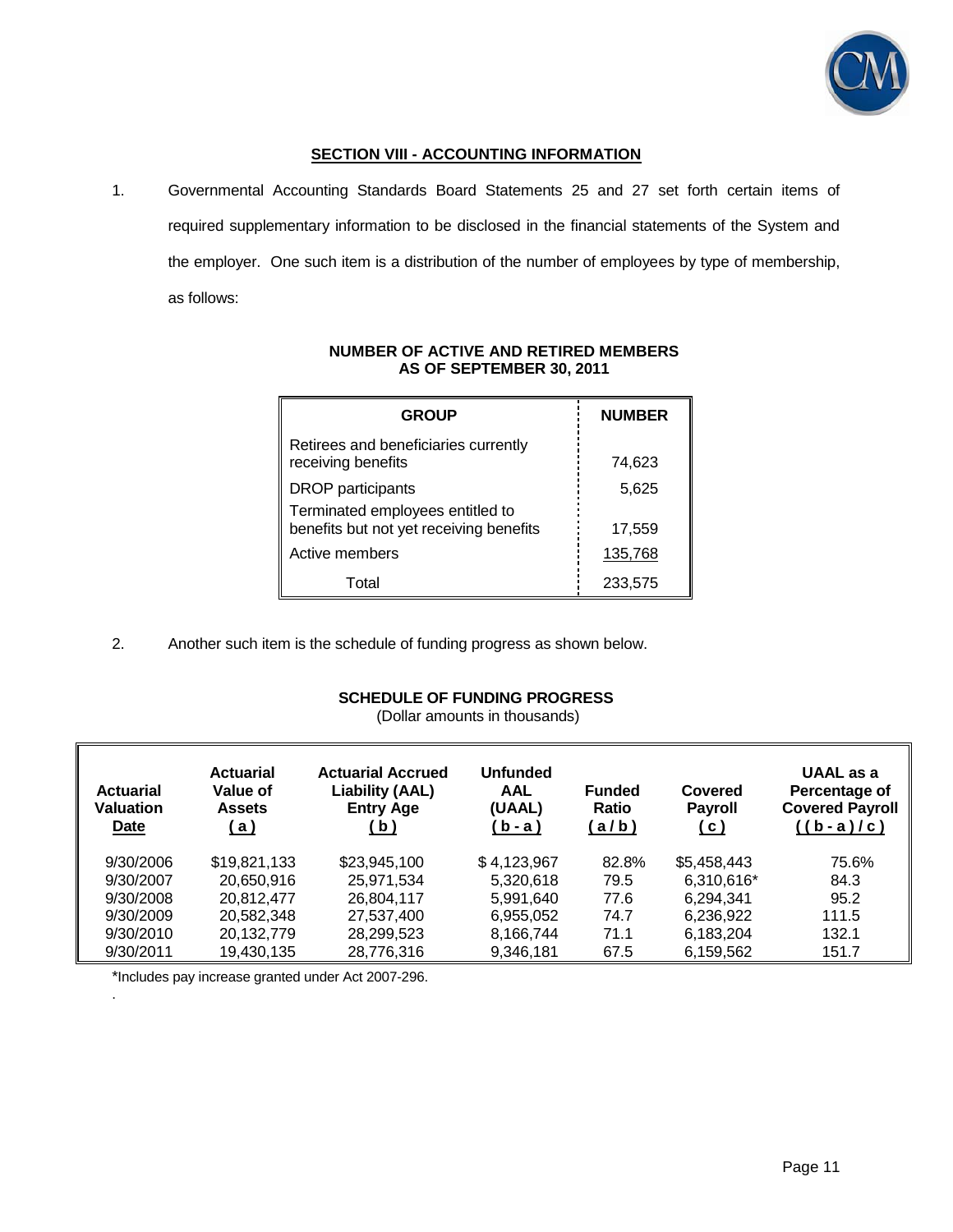

3. The information presented in the required supplementary schedules was determined as part of the actuarial valuation at September 30, 2011. Additional information as of the latest actuarial valuation follows.

| Valuation date                 | 09/30/2011                     |
|--------------------------------|--------------------------------|
| Actuarial cost method          | Entry Age Normal               |
| Amortization method            | Level percent open             |
| Remaining amortization period  | 30 years                       |
| Asset valuation method         | Five-year market related value |
| Actuarial assumptions:         |                                |
| Investment rate of<br>return*  | 8.00%                          |
| Projected salary<br>increases* | $3.50 - 8.25%$                 |
| Cost-of-living adjustments     | None                           |
| *Includes inflation at         | 3.00%                          |

## **TREND INFORMATION**

(\$ in 1,000's)

| <b>Period</b><br><b>Ending</b> | Annual<br><b>Pension</b><br>Cost<br>(APC) | Percentage<br>Οf<br><b>APC</b><br><b>Contributed</b> | <b>Net</b><br><b>Pension</b><br>Obligation<br>(NPO) |
|--------------------------------|-------------------------------------------|------------------------------------------------------|-----------------------------------------------------|
| September 30, 2009             | \$728,822                                 | 100%                                                 | \$0                                                 |
| September 30, 2010             | 753,213                                   | 100                                                  | 0                                                   |
| September 30, 2011             | 755,944                                   | 100                                                  | 0                                                   |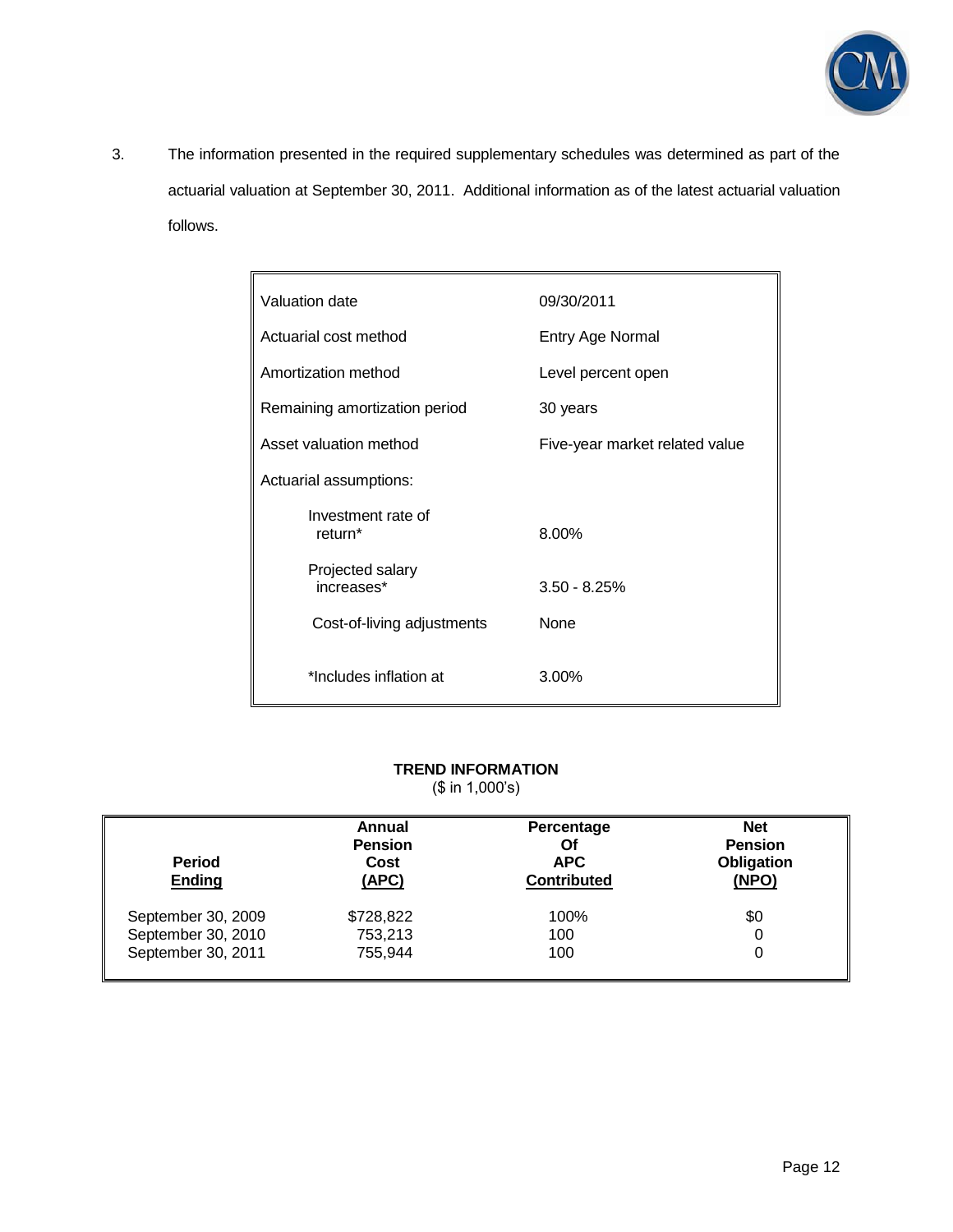

## **SCHEDULE A**

### **VALUATION BALANCE SHEET SHOWING THE PRESENT AND PROSPECTIVE ASSETS AND LIABILITIES OF THE TEACHERS' RETIREMENT SYSTEM OF ALABAMA AS OF SEPTEMBER 30, 2011**

|                                                                                                                                                                      | September 30, 2011                   |
|----------------------------------------------------------------------------------------------------------------------------------------------------------------------|--------------------------------------|
| ASSETS                                                                                                                                                               |                                      |
| <b>Actuarial Value of Assets</b>                                                                                                                                     | \$<br>19,430,134,593                 |
| Present value of future members' contributions to the<br><b>Annuity Savings Fund</b>                                                                                 | \$<br>3,442,343,637                  |
| Present value of future employer contributions to the<br><b>Pension Accumulation Fund</b>                                                                            |                                      |
| Normal contributions<br>Unfunded accrued liability contributions                                                                                                     | \$<br>1,002,647,689<br>9,346,181,466 |
| Total prospective employer contributions                                                                                                                             | \$<br>10,348,829,155                 |
| <b>Total Assets</b>                                                                                                                                                  | \$<br>33,221,307,385                 |
| <b>LIABILITIES</b>                                                                                                                                                   |                                      |
| Present value of benefits payable on account of<br>retired members, beneficiaries of deceased members<br>now drawing retirement allowances, and DROP<br>participants |                                      |
| <b>Service Retirements</b><br><b>Disability Retirements</b>                                                                                                          | \$<br>15,602,553,529<br>441,950,098  |
| <b>Beneficiaries of Deceased Members</b>                                                                                                                             | 426,180,592                          |
| <b>DROP Participant Accounts</b><br>Total                                                                                                                            | \$<br>774,403,319<br>17,245,087,538  |
| <b>Inactive Members</b>                                                                                                                                              | \$<br>459,379,439                    |
| Present value of prospective benefits payable on<br>account of present active members:                                                                               |                                      |
| Service retirement allowances                                                                                                                                        | \$<br>13,913,297,911                 |
| Disability retirement allowances                                                                                                                                     | 573,777,450                          |
| <b>Death Benefits</b><br><b>Termination Benefits</b>                                                                                                                 | 91,707,186<br>938,057,861            |
| Total                                                                                                                                                                | \$<br>15,516,840,408                 |
| <b>Total Liabilities</b>                                                                                                                                             | \$<br>33,221,307,385                 |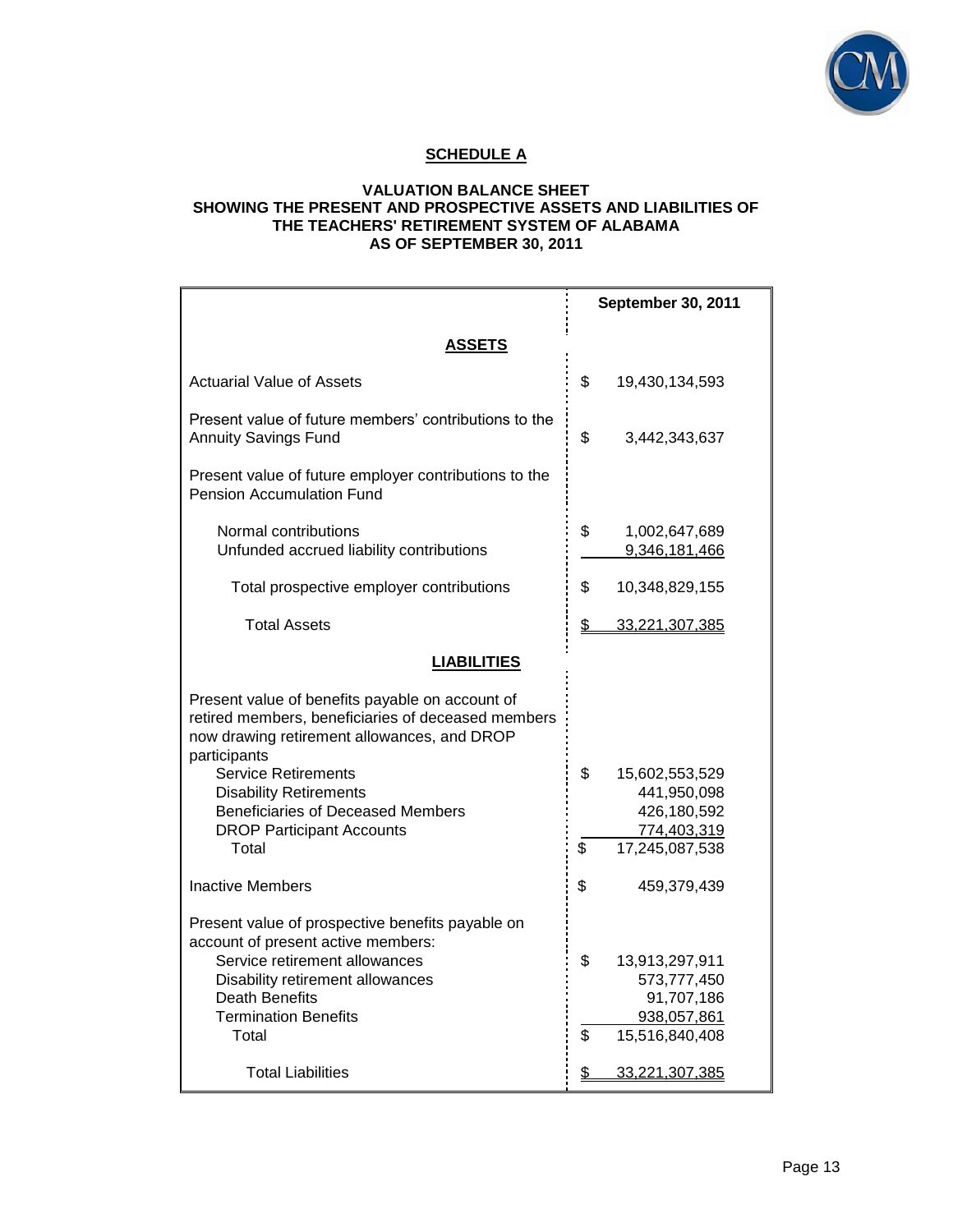

### **SCHEDULE A (continued)**

### **SOLVENCY TEST (\$1000's)**

|                          | <b>Aggregate Accrued Liabilities For</b>                      |                                                        |                                                                       | <b>Portion of Accrued Liabilities</b><br><b>Covered by Reported Asset</b> |      |     |         |
|--------------------------|---------------------------------------------------------------|--------------------------------------------------------|-----------------------------------------------------------------------|---------------------------------------------------------------------------|------|-----|---------|
| <b>Valuation</b><br>Date | (1)<br><b>Active</b><br><b>Member</b><br><b>Contributions</b> | (2)<br><b>Retirants</b><br>and<br><b>Beneficiaries</b> | (3)<br><b>Active Members</b><br>(Employer<br><b>Financed Portion)</b> | <b>Reported</b><br><b>Assets</b>                                          | (1)  | (2) | (3)     |
| $9/30/2011$ <sup>1</sup> | \$3.620.301                                                   | \$17,245,088                                           | \$7,910,927                                                           | \$19,430,135                                                              | 100% | 92% | $0.0\%$ |
| 9/30/2010                | 3.498.959                                                     | 16.083.293                                             | 8.717.271                                                             | 20.132.779                                                                | 100  | 100 | 6.3     |
| 9/30/2009                | 3.233.664                                                     | 15.328.508                                             | 8.975.228                                                             | 20.582.348                                                                | 100  | 100 | 22.5    |
| 9/30/2008                | 3,153,859                                                     | 14,678,975                                             | 8.971.283                                                             | 20.812.477                                                                | 100  | 100 | 33.2    |
| $9/30/2007^2$            | 3.038.296                                                     | 14.048.525                                             | 8.884.713                                                             | 20.650.916                                                                | 100  | 100 | 40.1    |
| $9/30/2006^1$            | 2.943.588                                                     | 13,408,294                                             | 7,593,218                                                             | 19.821.133                                                                | 100  | 100 | 45.7    |

<sup>1</sup> Reflects changes in actuarial assumptions.<br><sup>2</sup> Reflects pay increase payable under Act 2007-296.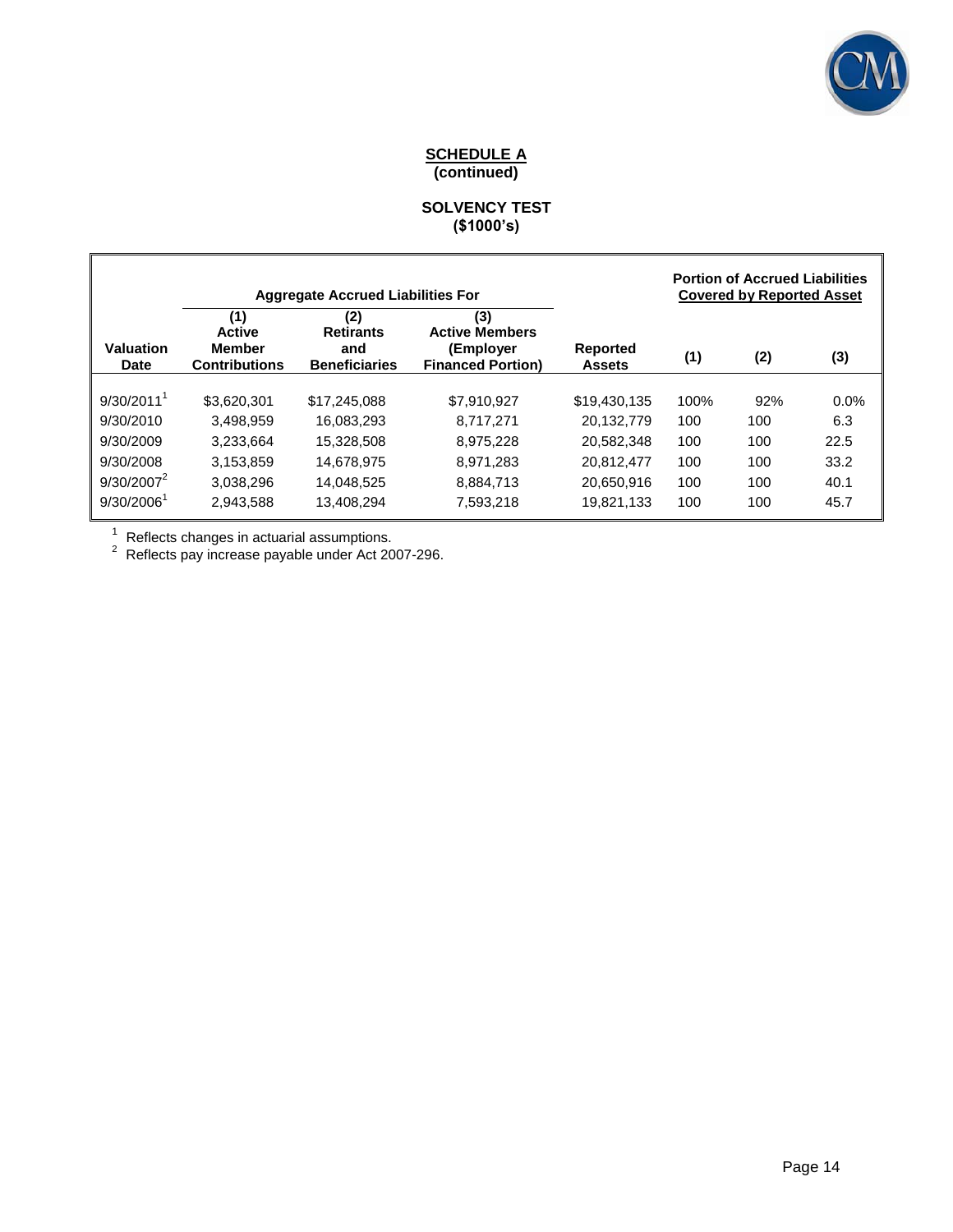

## **SCHEDULE B**

## **DEVELOPMENT OF SEPTEMBER 30, 2011 ACTUARIAL VALUE OF ASSETS**

| (1)  | Actuarial Value of Assets on September 30, 2010                                                                                                                                                                                                                                       | 20, 132, 778, 571<br>\$                                                                                  |
|------|---------------------------------------------------------------------------------------------------------------------------------------------------------------------------------------------------------------------------------------------------------------------------------------|----------------------------------------------------------------------------------------------------------|
| (2)  | Market Value of Assets on September 30, 2011                                                                                                                                                                                                                                          | 16,597,081,029                                                                                           |
| (3)  | Market Value of Assets on September 30, 2010                                                                                                                                                                                                                                          | 16,888,881,709                                                                                           |
| (4)  | Net Cash Flow During the Fiscal Year<br>Contributions<br>a.<br>b. Benefit Payments<br><b>Administrative Expenses</b><br>C.<br>d. Investment Expenses<br>Net Cash Flow: (a. - b. - c. - d.)<br>е.                                                                                      | 1,079,139,891<br>1,719,118,980<br>3,786,941<br>9,816,803<br>(653, 582, 833)                              |
| (5)  | Actual Investment Return ((2) - (3) - (4)e.)                                                                                                                                                                                                                                          | 361,782,153                                                                                              |
| (6)  | Assumed Rate of Return on Assets                                                                                                                                                                                                                                                      | 8.00%                                                                                                    |
| (7)  | Amount for Immediate Recognition<br>$((3) * (6)) + (((4)a. - (4)b. -(4)c.) * .5 * (6)) + (4)d.$                                                                                                                                                                                       | 1,335,176,699                                                                                            |
| (8)  | Investment Gain/(Loss) for the Fiscal Year ((5) - (7))                                                                                                                                                                                                                                | (973, 394, 546)                                                                                          |
| (9)  | Phased-In Recognition of Investment Gain/(Loss)<br>Current Fiscal Year: (.2 * (8))<br>a.<br>Prior Fiscal Year<br>$h_{-}$<br>c. Second Prior Fiscal Year<br>d. Third Prior Fiscal Year<br>e. Fourth Prior Fiscal Year<br>f.<br>Total Recognized Investment Gain/(Loss) for Fiscal Year | (194, 678, 909)<br>38,368,608<br>(579, 214, 666)<br>(1,011,014,422)<br>362,301,545<br>(1, 384, 237, 844) |
| (10) | Actuarial Value of Assets on September 30, 2011<br>$((1) + (4)e. + (7) + (9)f.)$                                                                                                                                                                                                      | \$<br>19,430,134,593                                                                                     |

| Date      | Investment      | Amount          | Remaining Balance as of |
|-----------|-----------------|-----------------|-------------------------|
|           | Gain/(Loss)     | Recognized      | September 30, 2011      |
| 9/30/2011 | (973, 394, 546) | (194, 678, 909) | $$$ (778,715,637)       |
| 9/30/2010 | 191,843,041     | 38,368,608      | 115,105,825             |
| 9/30/2009 | (2,896,073,330) | (579, 214, 666) | (1, 158, 429, 332)      |
| 9/30/2008 | (5,055,072,108) | (1,011,014,422) | (1,011,014,422)         |
| 9/30/2007 | 1,811,507,725   | 362,301,545     |                         |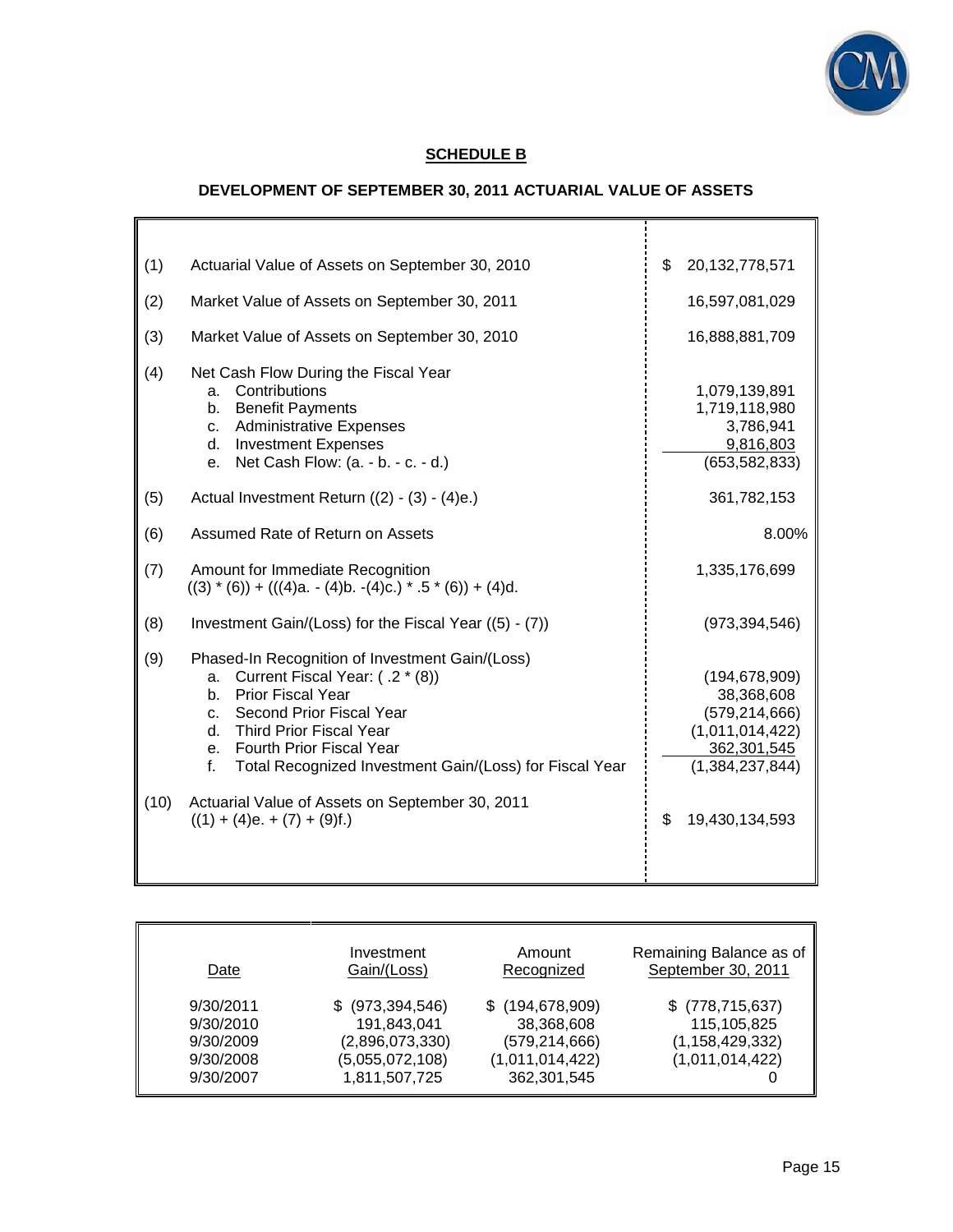

## **SCHEDULE C**

### **SUMMARY OF RECEIPTS AND DISBURSEMENTS FOR THE PERIOD ENDING SEPTEMBER 30, 2011**

| Receipts for the Period                                                                             |                              |                                                  |
|-----------------------------------------------------------------------------------------------------|------------------------------|--------------------------------------------------|
| Contributions:<br><b>Members</b><br>Employer                                                        | \$323,195,572<br>755,944,319 |                                                  |
| Total                                                                                               |                              | \$<br>1,079,139,891                              |
| Investment Income                                                                                   |                              | 357,270,473*                                     |
| <b>TOTAL</b>                                                                                        |                              | \$<br>1,436,410,364                              |
| Disbursements for the Period                                                                        |                              |                                                  |
| <b>Benefit Payments</b><br><b>Refunds to Members</b><br><b>DROP Distributions</b><br>Miscellaneous: |                              | \$<br>1,491,121,964<br>42,536,176<br>182,808,503 |
| <b>Transfers to Plant Fund</b><br>Transfers to Expense Fund                                         | \$605,361<br>9,092,064       |                                                  |
| Transfers to Pre-retirement Death Benefit Fund                                                      | 2,046,976                    |                                                  |
| Total                                                                                               |                              | 11,744,401                                       |
| <b>TOTAL</b>                                                                                        |                              | \$<br>1,728,211,044                              |
| <b>Excess of Receipts over Disbursements</b>                                                        |                              | \$<br>(291, 800, 680)                            |
| <b>Reconciliation of Asset Balances</b>                                                             |                              |                                                  |
| Market Value of Assets as of September 30, 2010                                                     |                              | \$16,888,881,709                                 |
| <b>Excess of Receipts over Disbursements</b>                                                        |                              | <u>(291,800,680)</u>                             |
| Market Value of Assets as of September 30, 2011                                                     |                              | \$16,597,081,029                                 |
|                                                                                                     |                              |                                                  |

\*Net of \$5,305,123 in investment expenses.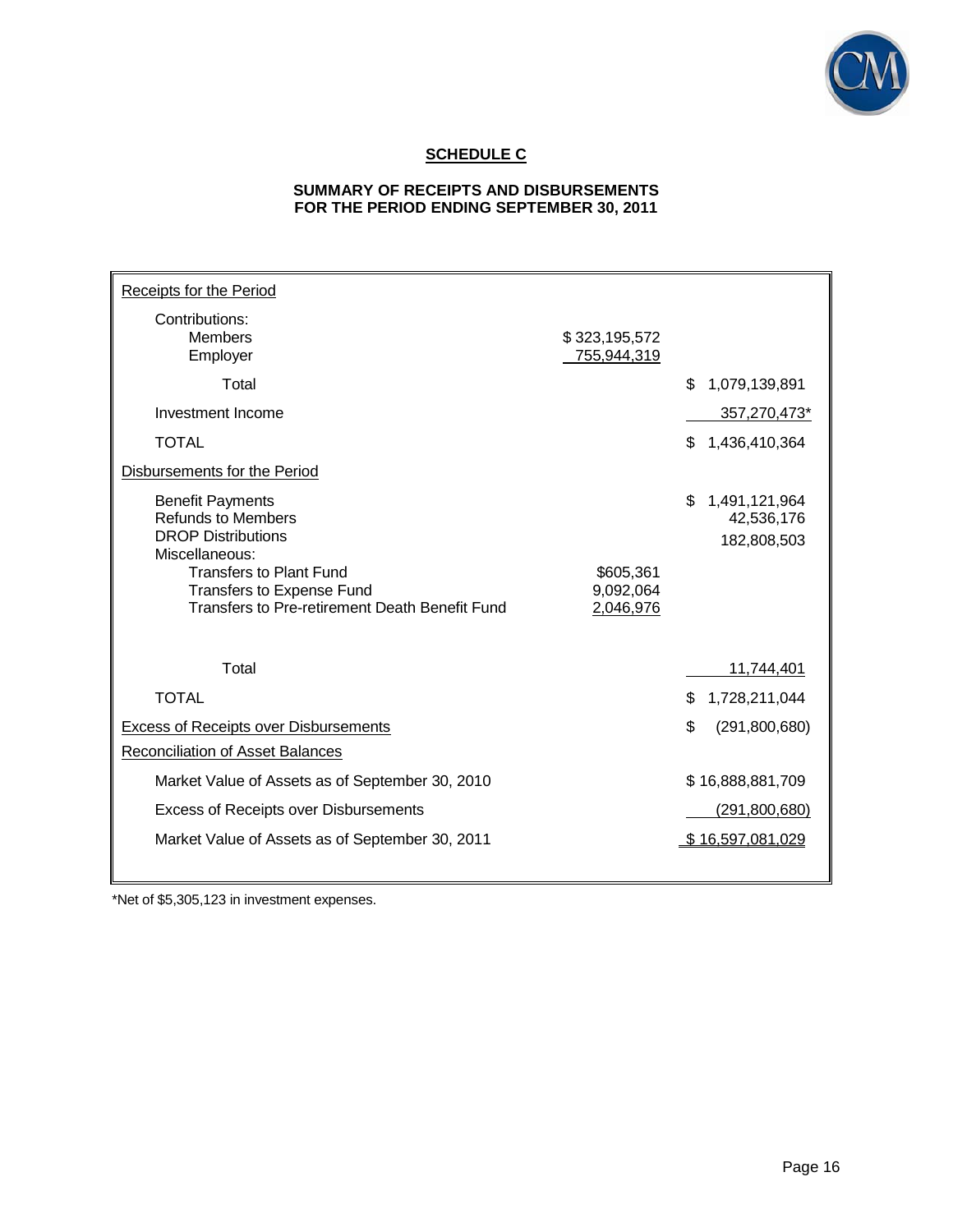

### **SCHEDULE D**

### **OUTLINE OF ACTUARIAL ASSUMPTIONS AND METHODS**

**The assumptions and methods used in the valuation were selected based on the actuarial experience study prepared as of September 30, 2010, submitted to and adopted by the Board on January 27, 2012.** 

INVESTMENT RATE OF RETURN: 8% per annum, compounded annually, including inflation at 3%.

SALARY INCREASES: Representative values of the assumed annual rates of future salary increases are as follows and include wage inflation at 3.25% per annum:

| <b>Service</b> | <b>Annual Rate</b> | <b>Service</b> | <b>Annual Rate</b> |
|----------------|--------------------|----------------|--------------------|
|                | 8.25%              | 6              | $\%$<br>5.00       |
|                | 6.50               |                | 4.75               |
| 2              | 5.75               | 8 to 13        | 4.50               |
| 3              | 5.50               | 14 to 18       | 4.00               |
|                | 5.25               | 19 & Over      | 3.50               |
| 5              | 5.00               |                |                    |

SEPARATIONS BEFORE SERVICE RETIREMENT: Representative values of the assumed annual rates of death, disability, and withdrawal are as follows:

|            |        | Annual Rate of                         |             |         |                         |           |       |  |
|------------|--------|----------------------------------------|-------------|---------|-------------------------|-----------|-------|--|
| <u>Age</u> | Death* | <b>Disability</b><br><b>Withdrawal</b> |             |         |                         |           |       |  |
|            |        | <b>Years of Service</b>                |             |         | <b>Years of Service</b> |           |       |  |
|            |        | $0 - 24$                               | $25+$       | $0 - 4$ | $5 - 9$                 | $10 - 20$ | $20+$ |  |
|            |        |                                        | <b>Male</b> |         |                         |           |       |  |
| 20         | 0.02%  | 0.04%                                  |             | 30.00%  |                         |           |       |  |
| 25         | 0.02   | 0.05                                   |             | 15.68   | 10.00%                  |           |       |  |
| 30         | 0.03   | 0.05                                   |             | 14.25   | 5.40                    | 5.00%     |       |  |
| 35         | 0.05   | 0.10                                   |             | 14.25   | 5.40                    | 3.00      |       |  |
| 40         | 0.07   | 0.18                                   |             | 14.00   | 5.40                    | 2.50      | 1.00% |  |
| 45         | 0.09   | 0.31                                   | 0.10%       | 14.00   | 5.00                    | 2.50      | 1.00  |  |
| 50         | 0.12   | 0.51                                   | 0.10        | 12.50   | 4.50                    | 2.50      | 1.00  |  |
| 55         | 0.20   | 0.96                                   | 0.10        | 12.00   | 4.00                    | 2.50      | 1.00  |  |
| 60         | 0.40   | 0.50                                   | 0.10        | 12.00   | 4.00                    |           |       |  |
| 65         | 0.77   |                                        |             | 12.00   | 6.00                    |           |       |  |
| 69         | 1.20   |                                        |             | 12.00   | 6.00                    |           |       |  |
|            |        |                                        | Female      |         |                         |           |       |  |
| 20         | 0.01%  | 0.10%                                  |             | 28.50%  |                         |           |       |  |
| 25         | 0.01   | 0.10                                   |             | 14.00   | 8.00%                   |           |       |  |
| 30         | 0.01   | 0.10                                   |             | 14.00   | 5.80                    | 4.00%     |       |  |
| 35         | 0.02   | 0.15                                   |             | 14.00   | 5.00                    | 3.00      |       |  |
| 40         | 0.03   | 0.16                                   |             | 12.00   | 4.50                    | 2.10      | 1.10% |  |
| 45         | 0.04   | 0.33                                   | 0.15%       | 11.50   | 3.75                    | 2.10      | 0.75  |  |
| 50         | 0.06   | 0.63                                   | 0.15        | 11.00   | 3.75                    | 2.10      | 0.75  |  |
| 55         | 0.11   | 0.99                                   | 0.15        | 11.00   | 3.75                    | 2.50      | 0.75  |  |
| 60         | 0.21   | 0.25                                   | 0.25        | 12.00   | 4.50                    |           |       |  |
| 65         | 0.40   |                                        |             | 14.00   | 6.00                    |           |       |  |
| 69         | 0.62   |                                        |             | 14.00   | 6.00                    |           |       |  |

\* Rates of pre-retirement mortality are according to the sex distinct RP-2000 Combined Mortality Table Projected with Scale AA to 2015 set back one year for females with an adjustment of factor of 0.75% for males and 0.50% for females.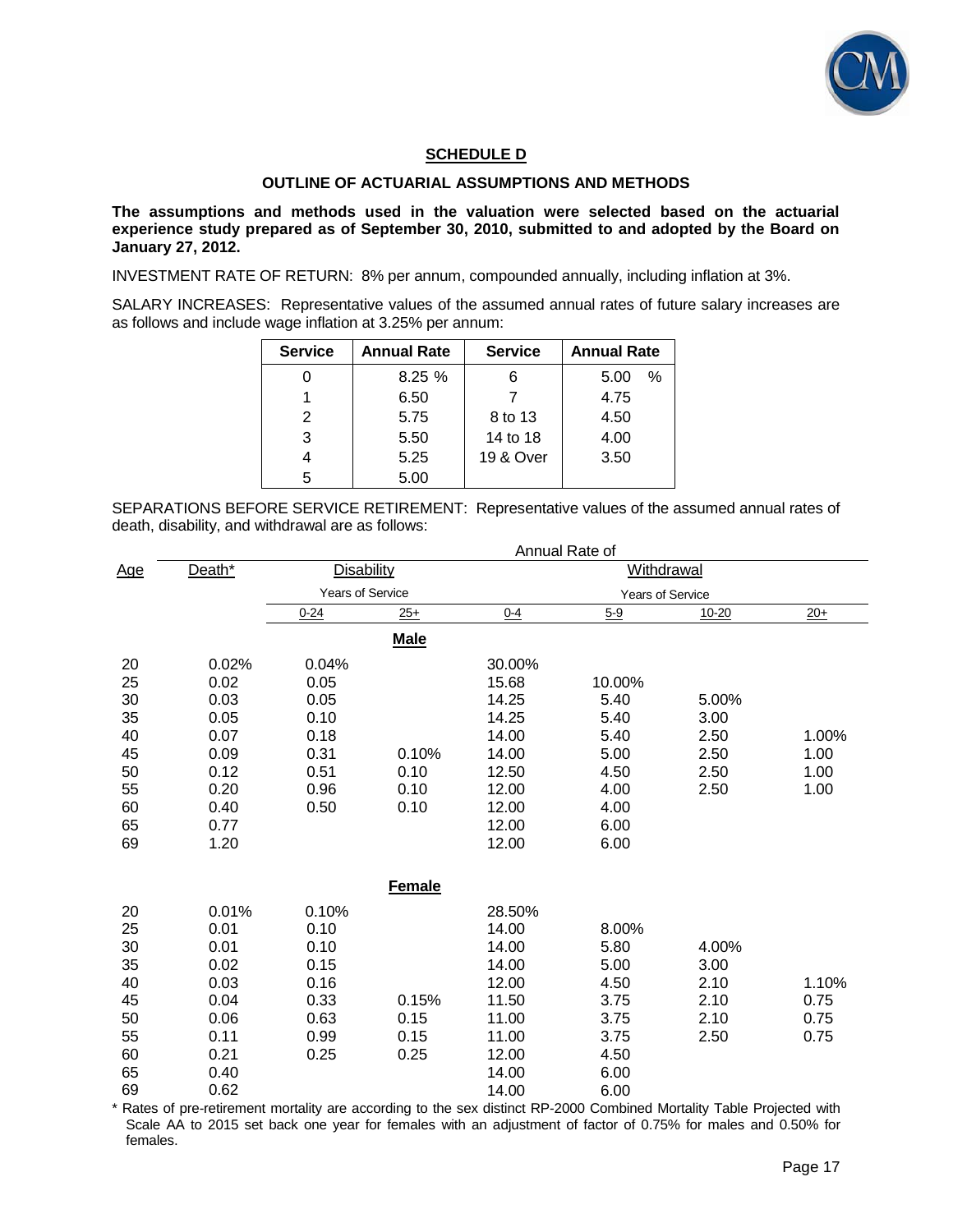

SERVICE RETIREMENT: The assumed annual rates of service retirement are as follows:

For members first eligible for unreduced benefits upon attaining 25 years of service but before age 65, rates are as follows:

|            | Annual Rate |          |  |  |  |
|------------|-------------|----------|--|--|--|
| Age Group  | Male*       | Female** |  |  |  |
| 47 & Under | 20.0%       | 25.0%    |  |  |  |
| 48         | 20.0        | 17.0     |  |  |  |
| 49         | 20.0        | 16.0     |  |  |  |
| 50 to 52   | 15.0        | 16.0     |  |  |  |
| 53 to 54   | 14.0        | 16.0     |  |  |  |
| 55 to 59   | 15.0        | 20.0     |  |  |  |
| 60         | 15.0        | 15.0     |  |  |  |
| 61         | 20.0        | 25.0     |  |  |  |
| 62         | 35.0        | 35.0     |  |  |  |
| 63         | 30.0        | 25.0     |  |  |  |
| 64         | 25.0        | 30.0     |  |  |  |

\*Retirement rates are increased by 7% in the year first eligible for unreduced retirement from age 50 through age 54 and by 10% from age 55 through age 60.

\*\*Retirement rates are increased by 7% in the year first eligible for unreduced retirement from age 50 through age 54 and by 20% from age 55 through age 60.

For members first eligible for unreduced benefits before attaining 25 years of service and all members age 65 and over, the rates are as follows:

|           | Annual Rate |        |            | Annual Rate |        |  |
|-----------|-------------|--------|------------|-------------|--------|--|
| Age Group | Male        | Female | Age Group  | Male        | Female |  |
| 60        | 13.0%       | 20.0%  | 67         | 20.0%       | 25.0%  |  |
| 61        | 12.0        | 15.0   | 68         | 20.0        | 28.0   |  |
| 62        | 28.0        | 25.0   | 69         | 20.0        | 22.0   |  |
| 63        | 20.0        | 20.0   | 70         | 20.0        | 25.0   |  |
| 64        | 15.0        | 18.0   | 71 to 74   | 20.0        | 22.0   |  |
| 65        | 30.0        | 30.0   | 75 & Above | 100.0       | 100.0  |  |
| 66        | 28.0        | 30.0   |            |             |        |  |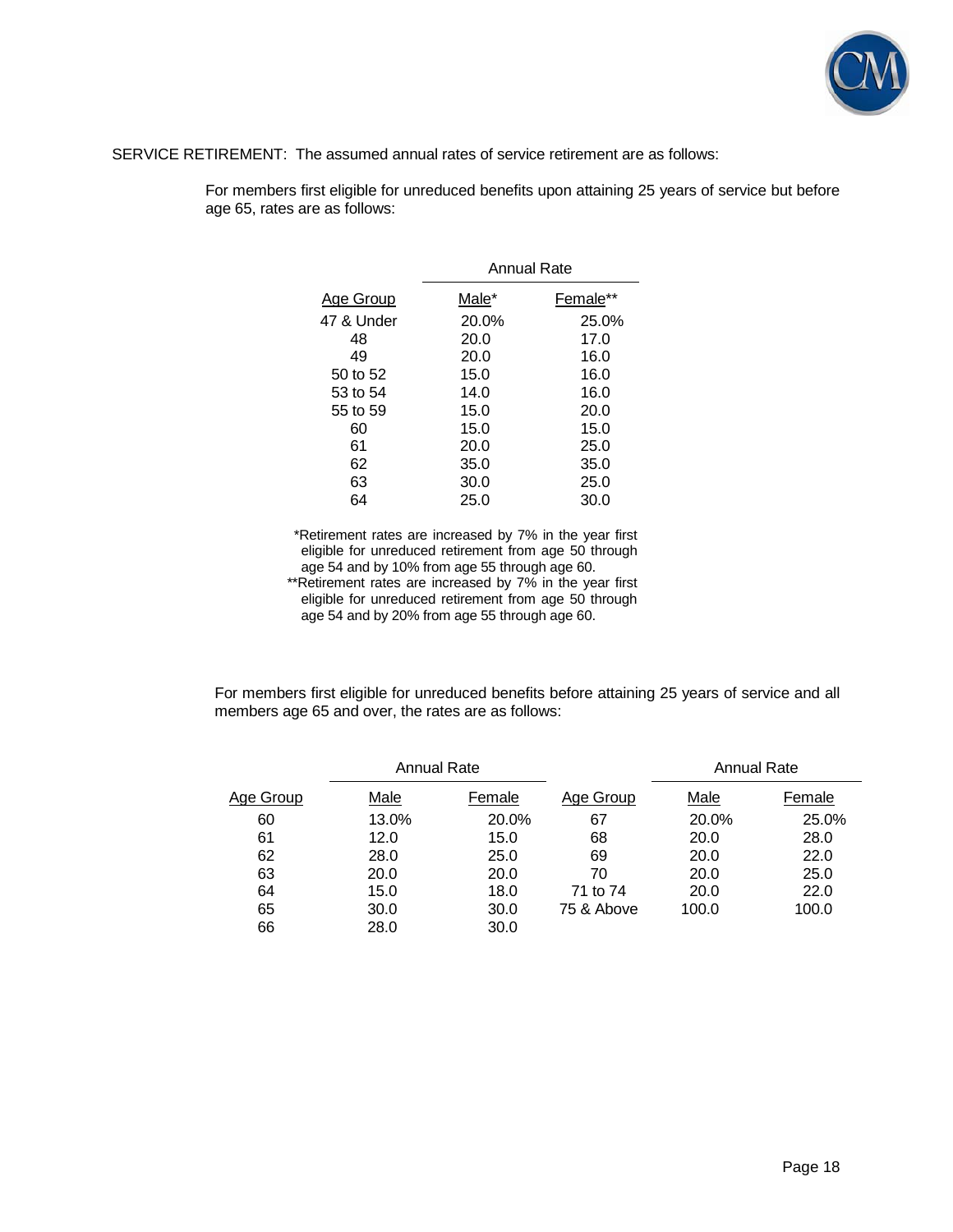

DEATHS AFTER RETIREMENT: Rates of mortality for the period after service retirement are according to the sex distinct RP-2000 Combined Mortality Table Projected with Scale AA to 2015 set back one year for females. Rates of mortality for the period after disability retirement are according to the RP-2000 Disabled Mortality Table, adjusted for males by a factor of 0.85. Representative values of the assumed annual rates of death after retirement are as follows:

### Annual Rate

|            | After Service Retirement |        | After Disability Retirement |        |  |
|------------|--------------------------|--------|-----------------------------|--------|--|
| <u>Age</u> | <u>Male</u>              | Female | <u>Male</u>                 | Female |  |
| 35         | 0.07%                    | 0.04%  | 1.92%                       | 0.75%  |  |
| 40         | 0.10                     | 0.05   | 1.92                        | 0.75   |  |
| 45         | 0.12                     | 0.08   | 1.92                        | 0.75   |  |
| 50         | 0.16                     | 0.12   | 2.46                        | 1.15   |  |
| 55         | 0.27                     | 0.21   | 3.01                        | 1.65   |  |
| 60         | 0.53                     | 0.41   | 3.57                        | 2.18   |  |
| 65         | 1.03                     | 0.80   | 4.26                        | 2.80   |  |
| 70         | 1.77                     | 1.38   | 5.32                        | 3.76   |  |
| 75         | 3.06                     | 2.26   | 6.98                        | 5.22   |  |
| 80         | 5.54                     | 3.74   | 9.30                        | 7.23   |  |
| 85         | 9.97                     | 6.35   | 12.04                       | 10.02  |  |
| 90         | 17.27                    | 11.39  | 15.59                       | 14.00  |  |
| 95         | 25.96                    | 17.74  | 22.74                       | 19.45  |  |

SPOUSE'S BENEFIT: For those eligible for spouse's benefits, it is assumed that 75% will elect the lump sum death benefit payable from the death benefit fund and 25% will elect the spouse's benefit payable from the pension accumulation fund and included in the liabilities of the System.

BENEFITS PAYABLE UPON SEPARATION FROM SERVICE: For active members who separate from service prior to eligibility for a service retirement allowance, the liability is assumed to be the greater of the value of the refund of contributions and the value of the deferred annuity. Assumed refunds are reduced by 10% to account for interest accumulation adjustments which are less than the "regular" 4% rate adopted by the Board..

UNUSED SICK LEAVE: 3% load on service retirement liabilities for active members.

PERCENTAGE MARRIED: 100% of active members are assumed to be married with the husband 3 years older than the wife.

VALUATION METHOD: Individual entry age normal cost method. Actuarial gains and losses are reflected in the unfunded actuarial accrued liability.

ASSET METHOD: Actuarial value, as developed in Schedule B. The actuarial value of assets recognizes a portion of the difference between the market value of assets and the expected value of assets, based on the assumed valuation rate of return. The amount recognized each year is 20% of the difference between market value and expected market value.

LIABILITY FOR CURRENT INACTIVE MEMBERS: Member Contribution Balance is multiplied by a factor of 2.0.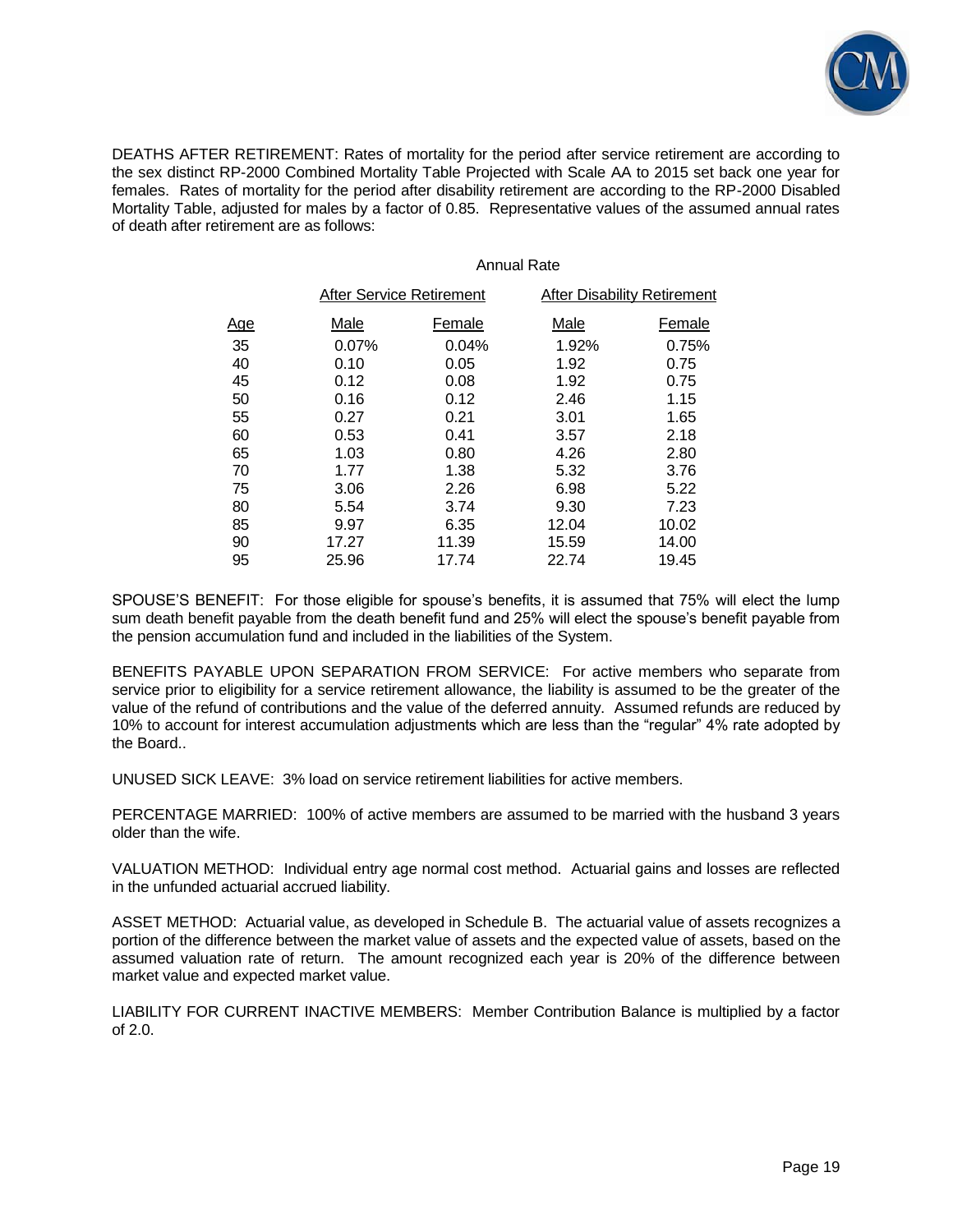

### **SCHEDULE E**

### **ACTUARIAL COST METHOD**

- 1. The valuation is prepared on the projected benefit basis, under which the present value, at the interest rate assumed to be earned in the future (currently 8%), of each member's expected benefit payable at retirement or death is determined, based on his age, service, sex and compensation. The calculations take into account the probability of a member's death or termination of employment prior to becoming eligible for a benefit, as well as the probability of his terminating with a service, disability or survivor's benefit. Future salary increases are also anticipated. The present value of the expected benefits payable on account of the active members is added to the present value of the expected future payments to retired members and beneficiaries to obtain the present value of all expected benefits payable from the System on account of the present group of members and beneficiaries.
- 2. The employer contributions required to support the benefits of the System are determined following a level funding approach, and consist of a normal contribution and an accrued liability contribution.
- 3. The normal contribution is determined using the "individual entry age normal" method. Under this method, a calculation is made to determine the uniform and constant percentage rate of employer contribution which, if applied to the compensation of the each new member during the entire period of his anticipated covered service, would be required in addition to the contributions of the member to meet the cost of all benefits payable on his behalf.
- 4. The unfunded accrued liability contributions are determined by subtracting the present value of prospective employer normal contributions and member contributions together with the current assets held from the present value of expected benefits to be paid from the System.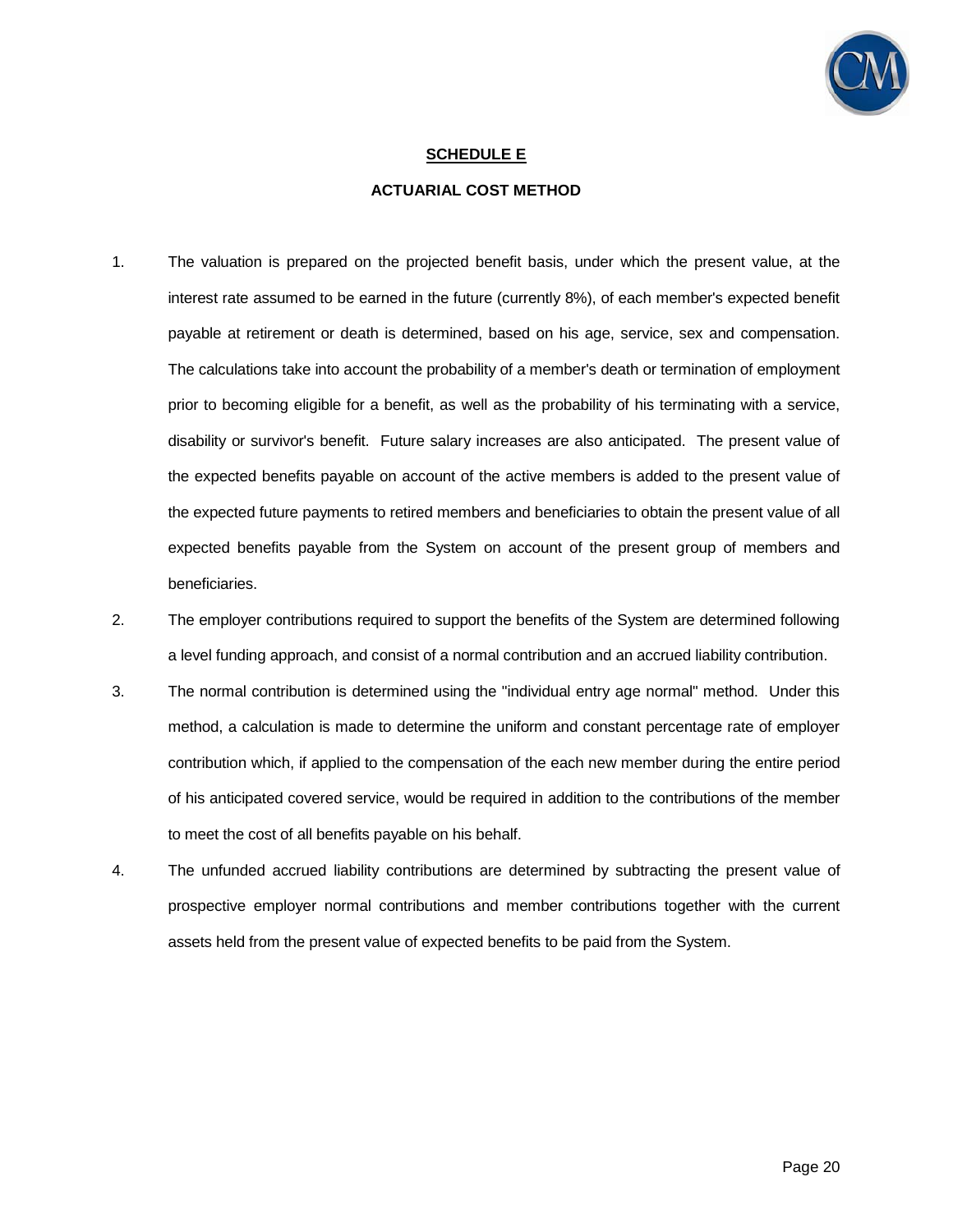

### **SCHEDULE F**

### **SUMMARY OF MAIN PLAN PROVISIONS AS INTERPRETED FOR VALUATION PURPOSES**

The Teachers' Retirement System of Alabama was established on September 15, 1939 and went into effect September 30, 1941. The valuation took into account amendments to the System through the valuation date. The following summary describes the main benefit and contribution provisions of the System as interpreted for the valuation.

### 1 - DEFINITIONS

Average Final Compensation - the average compensation of a member for the 3 highest years in the last 10 years of Creditable Service.

Membership Service – all service rendered while a member of the retirement system and for which contributions are made.

Creditable Service – the sum of membership service, prior service, and any other service established as creditable in accordance with the provisions of the retirement law.

Annuity – payments for life derived from accumulated contributions of a member.

Pension – payments for life derived from employer contributions.

Retirement Allowance – the sum of the annuity and pension.

### 2 - BENEFITS

Service Retirement Allowance

Condition for Allowance **A** retirement allowance is payable upon the request of any member who has completed 25 years of creditable service or who has attained age 60 and completed at least 10 years of creditable service.

 Amount of Allowance Upon service retirement a member receives a retirement allowance equal to 2.0125% of the member's average final compensation multiplied by the number of years of creditable service. At retirement, a member receives one additional year of creditable service in determining the retirement allowance for each five years of service as a fulltime certified firefighter, police officer, or correctional officer.

> The member may elect to receive a reduced retirement allowance in order to provide an allowance to a designated beneficiary after the member's death (see "Special Privileges at Retirement" below).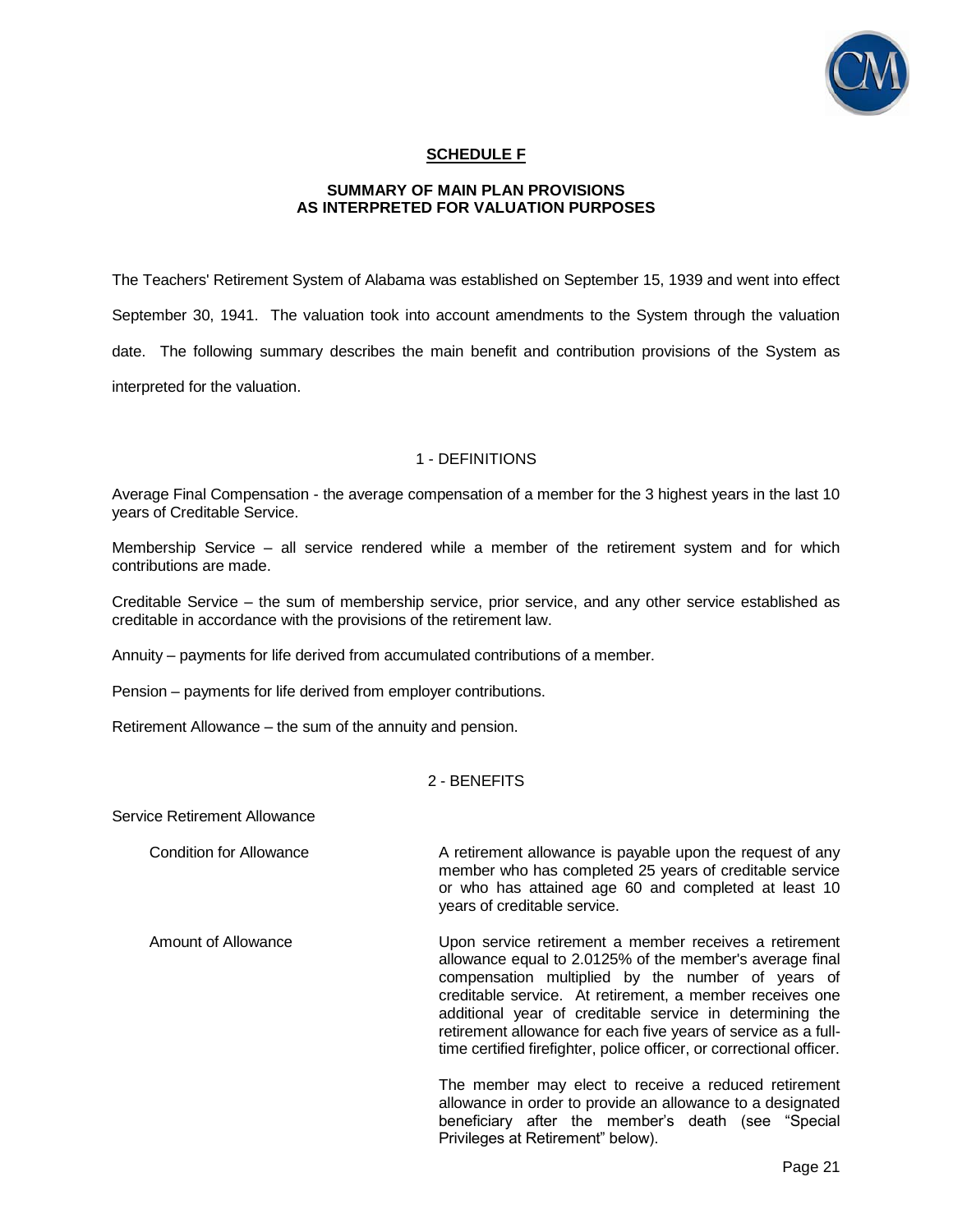

Disability Retirement Allowance

Condition for Allowance **A** disability retirement allowance may be granted to a member who has 10 years or more of creditable service who becomes totally and permanently incapacitated for duty before reaching eligibility for a service retirement allowance.

 Amount of Allowance On retirement for disability, a member receives a retirement allowance equal to 2.0125% of the member's average final compensation multiplied by the number of years of creditable service. At retirement, a member receives one additional year of creditable service in determining the retirement allowance for each five years of service as a fulltime certified firefighter, police officer, or correctional officer.

> The member may elect to receive a reduced retirement allowance in order to provide an allowance to a designated beneficiary after the member's death (see "Special Privileges at Retirement" below).

Separation from Service **Any member who withdraws from service is entitled to** receive his or her contributions with allowable interest. A member who has completed 10 years of creditable service may, after separation from service, continue in the membership of the System and file for service retirement after reaching age 60.

Death in Active Service **In the event of the death of a member eligible for service** retirement, the designated beneficiary may elect (1) to exercise Option 3 defined below under "Special Privileges at Retirement" or (2) to receive a return of member contributions and total earned interest plus a death benefit payable from the pre-retirement death benefit fund equal to the salary on which the member made retirement contributions for the previous scholastic year (July 1-June 30).\*

> In the event of the death of a member with more than one year of service who is not eligible to retire, the designated beneficiary shall receive the return of member contributions and total earned interest. Also, the designated beneficiary shall receive an additional death benefit payable from the pre-retirement death benefit fund equal to the salary on which retirement contributions were made for the previous scholastic year (July 1-June 30).\*

> In the event of a job-related death of a member with less than one year of service, the designated beneficiary shall receive the return of member contributions and total earned interest plus a death benefit payable from the preretirement death benefit fund equal to the annual earnable compensation of the member at the time of death.\*

Benefits Payable on

Benefits Payable upon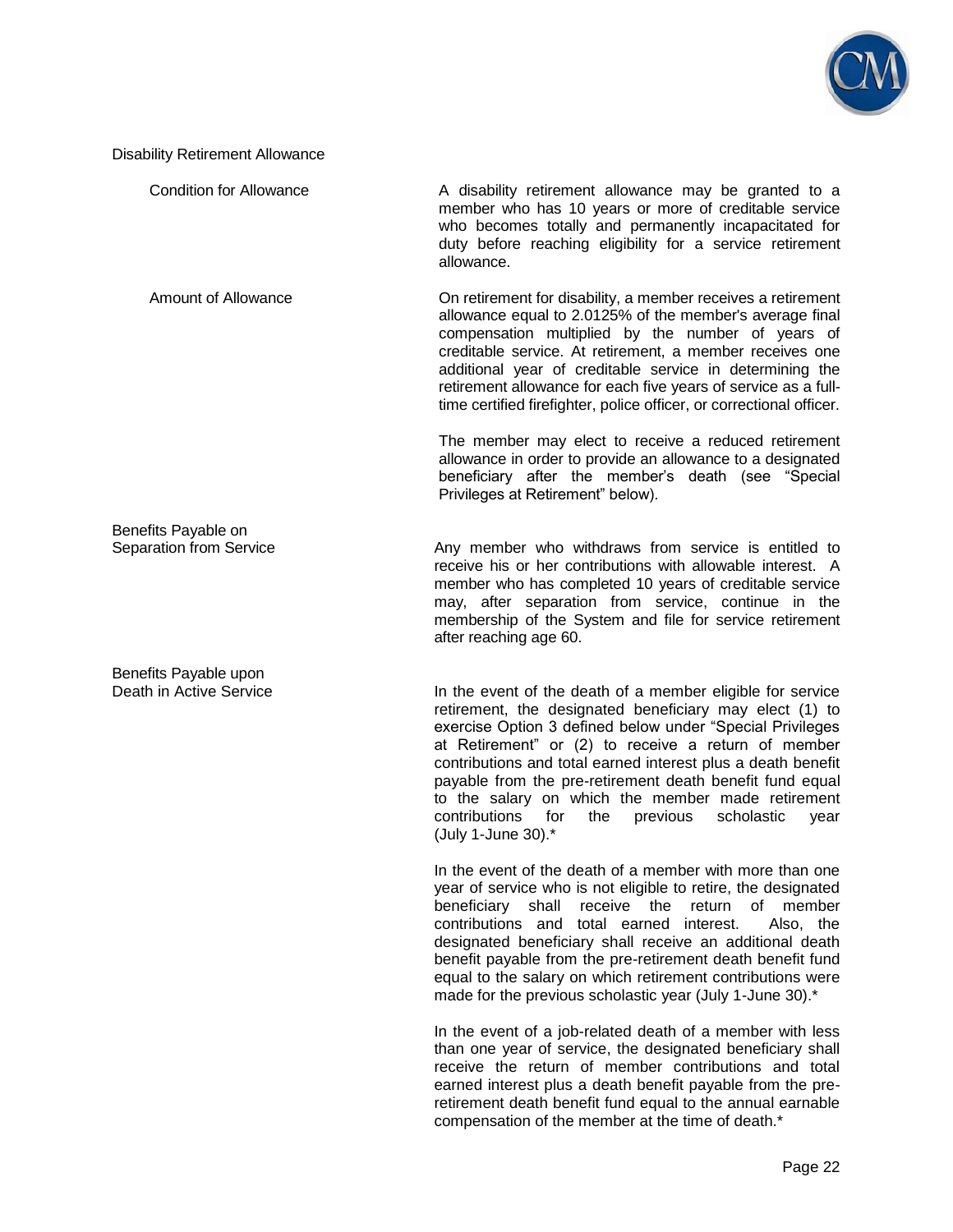

 In the event of the death of a member with less than one year of service that is not job-related, the designated beneficiary shall receive the return of member contributions and total earned interest plus a matching death benefit which is limited to a \$5,000 maximum.

 \*However, if the death occurred more than 180 calendar days after the member's last day in pay status, or if the deceased had applied for a refund of contributions or terminated employment, the lump sum will be the same as if the member had less than one year of service and the death was not job-related.

In lieu of the full retirement allowance, any member may, at retirement, elect to receive a reduced retirement allowance equal in value to the full allowance, with the provision that:

 Option 1 - If the member dies before annuity payments have equaled the present value of the annuity at the date of retirement, the balance is paid to a designated beneficiary or to his estate, or

 Option 2 - After the member's death, the member's allowance is continued throughout the life of the designated beneficiary, or

 Option 3 - After the member's death, one-half of the member's allowance is continued throughout the life of the designated beneficiary, or

 Option 4 - Some other benefit is paid either to the member or to such other person as the member shall designate provided such benefit, together with the reduced retirement allowance, is of equivalent actuarial value to his retirement allowance and is approved by the Board of Control.

(DROP) Prior to March 25, 2011, a member may elect to participate in the Deferred Retirement Option Plan (DROP) upon completion of at least 25 years of creditable service (excluding sick leave) and attainment of at least 55 years of age. Under the DROP, the member may defer receipt of a retirement allowance and continue employment for a period not to exceed five years, nor to be less than three years. At the end of this period, the member will withdraw from active service and receive the retirement benefit calculated at the time of enrollment in the DROP, and also receive a payment for the deferred retirement benefits, employee contributions while participating in the DROP and interest earned on DROP deposits.

> The effect of Act 2011-27 is that no new participants will be allowed to enter DROP with an effective participation date after June 1, 2011.

Special Privileges<br>at Retirement

Deferred Retirement Option Plan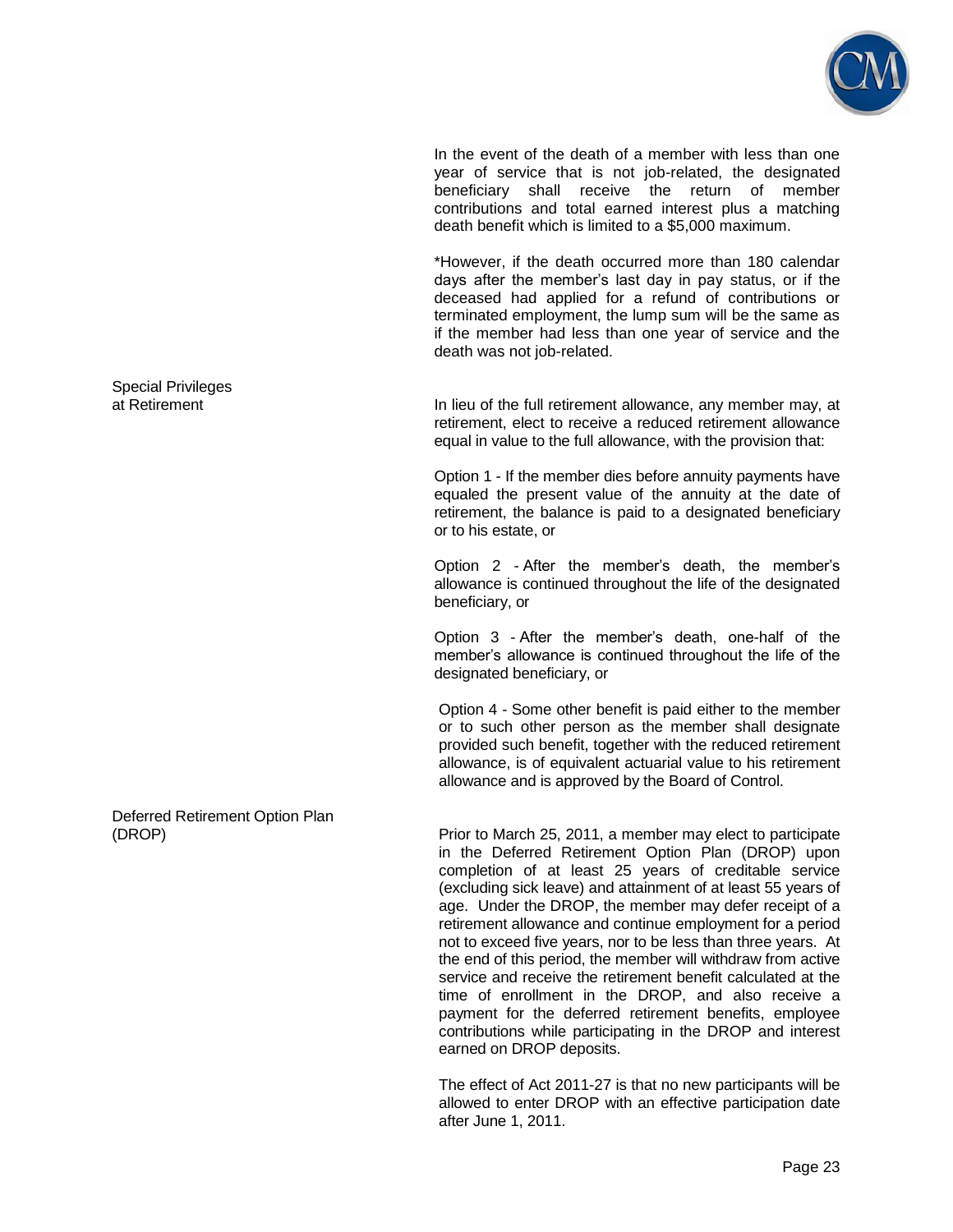

Term Life Insurance Term Life Insurance Upon the death of a contributing member there is paid a term life insurance benefit of \$15,000 (pro-rated for parttime members)

Member Contributions **Prior to October 1, 2011, regular members contributed** 5.0% of salary and certified police officers and firefighters contributed 6.0% of salary. DROP participants continue to contribute during the DROP period, but receive a refund of these contributions and regular interest upon retirement.

> Beginning October 1, 2011, the contribution rates were increased to 7.25% for regular members and 8.25% for police officers and firefighters.

> Beginning October 1, 2012, the contribution rates will increase to 7.50% for regular members and 8.50% for police officers and firefighters.

> If positive investment performance results in a decrease in the total contribution rate paid by employers and employees participating in the System, the Retirement System of Alabama shall first reduce the employee contribution rate.

> "Regular Interest" is 4% which is the rate adopted by the Board and applied to the balance in each member's' account every year; however, if a member receives a refund of contributions, the interest rate applied to the refund is lower than the 4% regular rate (Based on Section 16-25-14-(g)(1)).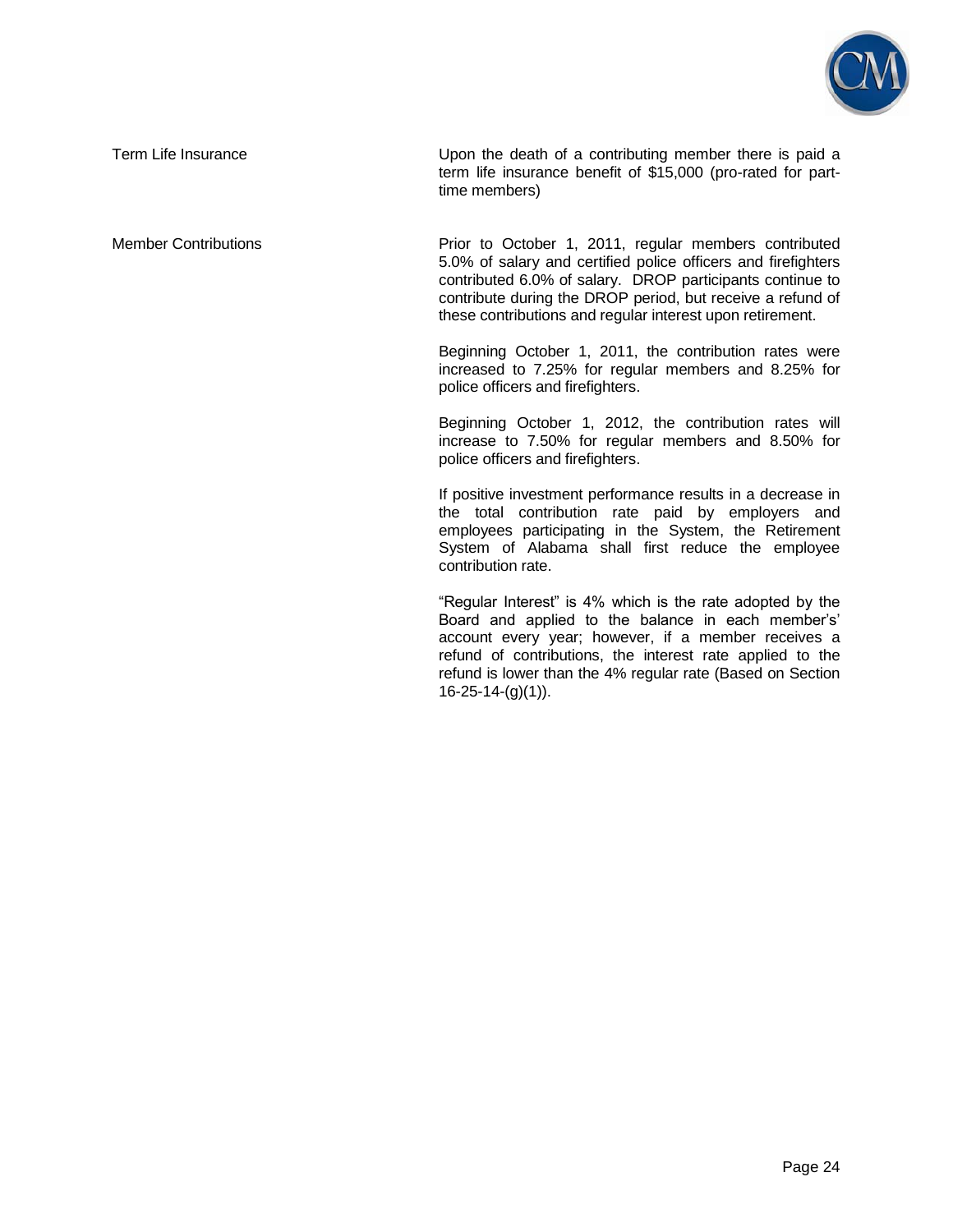

## **SCHEDULE G**

### **SCHEDULE OF MEMBERSHIP DATA AS OF SEPTEMBER 30, 2011 NUMBER OF ACTIVE MEMBERS AND THEIR AVERAGE COMPENSATION BY AGE AND YEARS OF SERVICE**

| <b>Attained</b><br>Age | <b>Years of Service</b> |                  |                  |          |                  |                |                 |                 |               |           |         |
|------------------------|-------------------------|------------------|------------------|----------|------------------|----------------|-----------------|-----------------|---------------|-----------|---------|
|                        | Under 1                 | $1$ to $4$       | 5 to 9           | 10 to 14 | 15 to 19         | 20 to 24       | 25 to 29        | 30 to 34        | 35 to 39      | $\geq 40$ | Total   |
|                        |                         |                  |                  |          |                  |                |                 |                 |               |           |         |
| Under 25               | 877                     | 1,461            | 19               |          |                  |                |                 |                 |               |           | 2,357   |
| Avg. Pay               | 30,088                  | 27,004           | 26,064           |          |                  |                |                 |                 |               |           | 28,144  |
| 25 to 29               | 977                     | 7,678            | 2,532            | 20       |                  |                |                 |                 |               |           | 11,207  |
| Avg. Pay               | 31,283                  | 32,234           | 39,908           | 34,349   |                  |                |                 |                 |               |           | 33,889  |
|                        |                         |                  |                  |          |                  |                |                 |                 |               |           |         |
| 30 to 34               | 662                     | 4,782            | 7,596            | 1,545    | 12               |                |                 |                 |               |           | 14,597  |
| Avg. Pay               | 36,220                  | 34,308           | 43,147           | 47,048   | 35,019           |                |                 |                 |               |           | 40,344  |
|                        |                         |                  |                  |          |                  |                |                 |                 |               |           |         |
| 35 to 39               | 720                     | 4,502            | 5,130            | 5,719    | 1,228            | $\overline{7}$ |                 |                 |               |           | 17,306  |
| Avg. Pay               | 34,793                  | 35,585           | 42,301           | 49,451   | 51,569           | 35,337         |                 |                 |               |           | 43,259  |
|                        |                         |                  |                  |          |                  |                |                 |                 |               |           |         |
| 40 to 44               | 491                     | 3,922            | 5,011            | 4,617    | 4,941            | 1,182          | 25              | 1               |               |           | 20,190  |
| Avg. Pay               | 33,134                  | 34,536           | 40,098           | 46,860   | 53,932           | 53,471         | 40,488          | 64,983          |               |           | 44,565  |
|                        |                         |                  |                  |          |                  |                |                 |                 |               |           |         |
| 45 to 49               | 388                     | 3,108            | 4,406            | 4,092    | 3,333            | 3,635          | 800             | 20              |               | 1         | 19,783  |
| Avg. Pay               | 34,569                  | 34,266           | 37,199           | 42,571   | 50,188           | 54,799         | 54,392          | 53,098          |               | 94,781    | 43,934  |
| 50 to 54               | 304                     | 2,472            | 3,673            | 3,982    | 3,560            | 3,303          | 2,184           | 884             | 16            |           | 20,378  |
| Avg. Pay               | 35,363                  | 36,101           | 36,454           | 40,766   | 46,744           | 52,433         | 57,298          | 56,015          | 52,333        |           | 44,720  |
|                        |                         |                  |                  |          |                  |                |                 |                 |               |           |         |
| 55 to 59               | 208                     | 1,809            | 2,807            | 3,068    | 3,258            | 3,466          | 963             | 564             | 72            | 1         | 16,216  |
| Avg. Pay               | 29,292                  | 37,120           | 37,738           | 41,718   | 44,902           | 50,576         | 54,145          | 60,671          | 49,405        | 85,651    | 44,324  |
|                        |                         |                  |                  |          |                  |                |                 |                 |               |           |         |
| 60 to 64               | 139                     | 1,582            | 1,856            | 1,613    | 1,674            | 1,782          | 474             | 84              | 33            | 9         | 9,246   |
| Avg. Pay               | 37,721                  | 49,219           | 39,047           | 41,913   | 44,277           | 51,120         | 52,193          | 56,869          | 57,578        | 68,106    | 45,471  |
|                        |                         |                  |                  |          |                  |                |                 |                 |               |           |         |
| 65 to 69               | 33                      | 673              | 778              | 614      | 457              | 463            | 129             | 26              | 16            | 12        | 3,201   |
| Avg. Pay               | 33,420                  | 57,329           | 33,019           | 41,942   | 48,487           | 53,921         | 54,187          | 65,628          | 82,139        | 109,722   | 46,729  |
|                        |                         |                  |                  |          |                  |                |                 |                 |               |           |         |
| 70 & up                | 11                      | 242              | 319              | 272      | 168              | 150            | 56              | 28              | 21            | 20        | 1,287   |
| Avg. Pay               | 20,742                  | 70,306           | 29,077           | 29,100   | 39,439           | 50,134         | 49,830          | 45,156          | 42,745        | 74,023    | 42,744  |
| Total                  |                         |                  |                  | 25,542   |                  | 13,988         |                 |                 |               | 43        | 135,768 |
| Avg. Pay               | 4,810<br>33,072         | 32,231<br>35,463 | 34,127<br>39,804 | 44,567   | 18,631<br>49,010 | 52,524         | 4,631<br>55,350 | 1,607<br>57,629 | 158<br>53,838 | 83,500    | 42,776  |
|                        |                         |                  |                  |          |                  |                |                 |                 |               |           |         |

Average Age: 44.97 Average Service: 10.46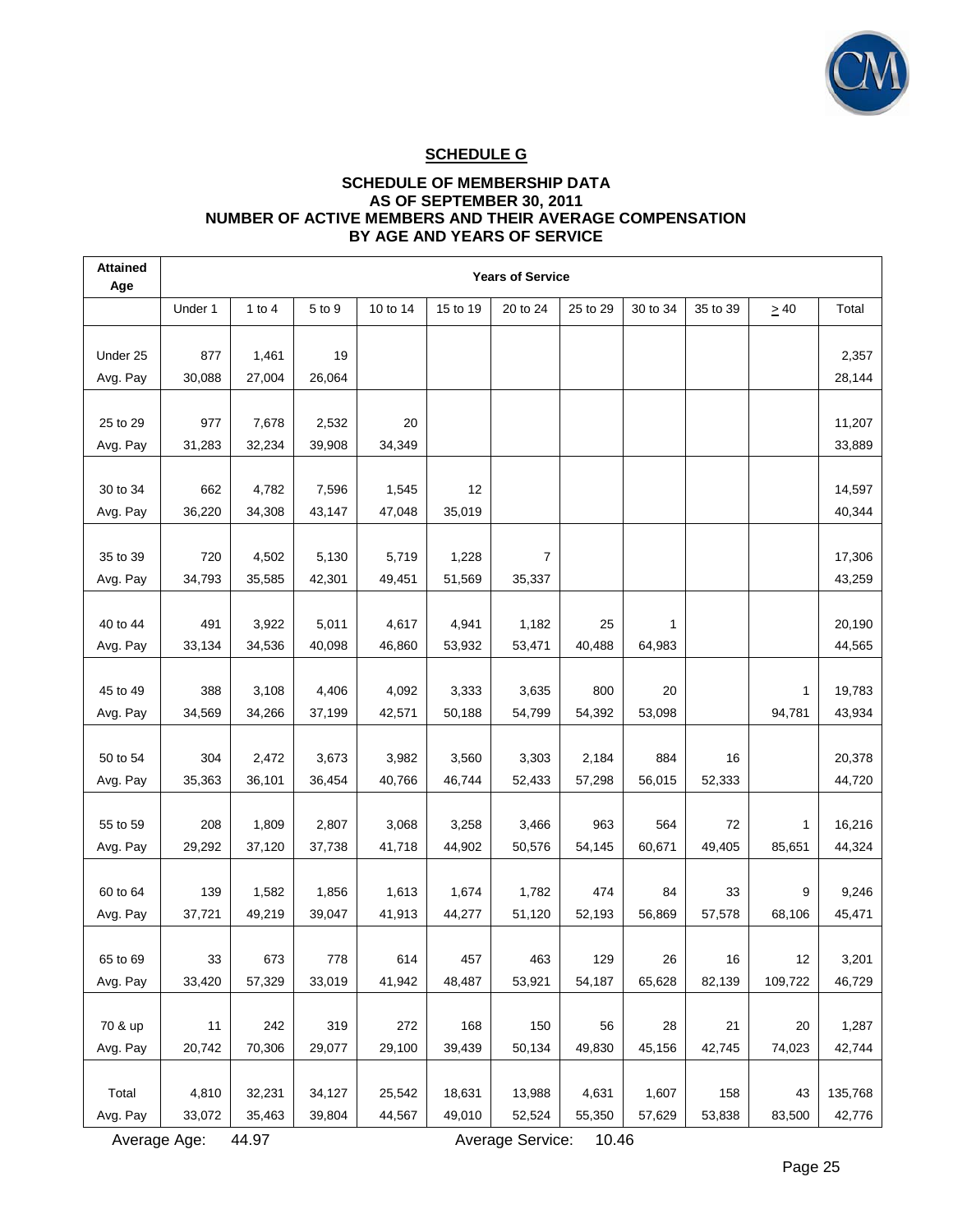

### **NUMBER OF RETIRED MEMBERS AND THEIR BENEFITS BY AGE**

| Age       | <b>Number</b><br>of Members | <b>Total</b><br><b>Annual Benefits</b> | Average<br><b>Annual Benefits</b> |
|-----------|-----------------------------|----------------------------------------|-----------------------------------|
| Under 50  | 292                         | \$<br>7,811,443                        | \$<br>26,752                      |
| $50 - 54$ | 1,938                       | 52,958,646                             | 27,326                            |
| $55 - 59$ | 5,396                       | 146,356,736                            | 27,123                            |
| $60 - 64$ | 14,383                      | 348,088,228                            | 24,201                            |
| $65 - 69$ | 14,735                      | 332,833,389                            | 22,588                            |
| $70 - 74$ | 10,916                      | 238.141.378                            | 21,816                            |
| $75 - 79$ | 8,024                       | 160,513,949                            | 20,004                            |
| $80 - 84$ | 5,760                       | 108,771,472                            | 18,884                            |
| $85 - 89$ | 2,947                       | 50,575,116                             | 17,162                            |
| $90 - 94$ | 1,275                       | 19,375,373                             | 15,196                            |
| 95 & Over | 401                         | 5,703,716                              | 14,224                            |
| Total     | 66,067                      | \$<br>1,471,129,446                    | \$<br>22,267                      |

Average Age: 69.5

### **NUMBER OF DROP PARTICIPANTS AND THEIR BENEFITS BY AGE**

| Age       | <b>Number</b><br>of Members | <b>Total</b><br><b>Annual Benefits</b> | Average<br><b>Annual Benefits</b> |  |  |
|-----------|-----------------------------|----------------------------------------|-----------------------------------|--|--|
| $55 - 59$ | 3,238                       | \$<br>108,244,721                      | \$<br>33,430                      |  |  |
| $60 - 64$ | 1,899                       | 59,202,259                             | 31,175                            |  |  |
| $65 - 69$ | 386                         | 13,417,874                             | 34,761                            |  |  |
| $70 - 74$ | 82                          | 2,682,869                              | 32,718                            |  |  |
| $75 - 79$ | 18                          | 636,190                                | 35,344                            |  |  |
| $80 - 84$ |                             | 7.617                                  | 7,617                             |  |  |
| 85 & Over |                             | 50,683                                 | 50,683                            |  |  |
|           |                             |                                        |                                   |  |  |
| Total     | 5,625                       | 184,242,213                            | \$<br>32,754                      |  |  |

Average Age: 59.7